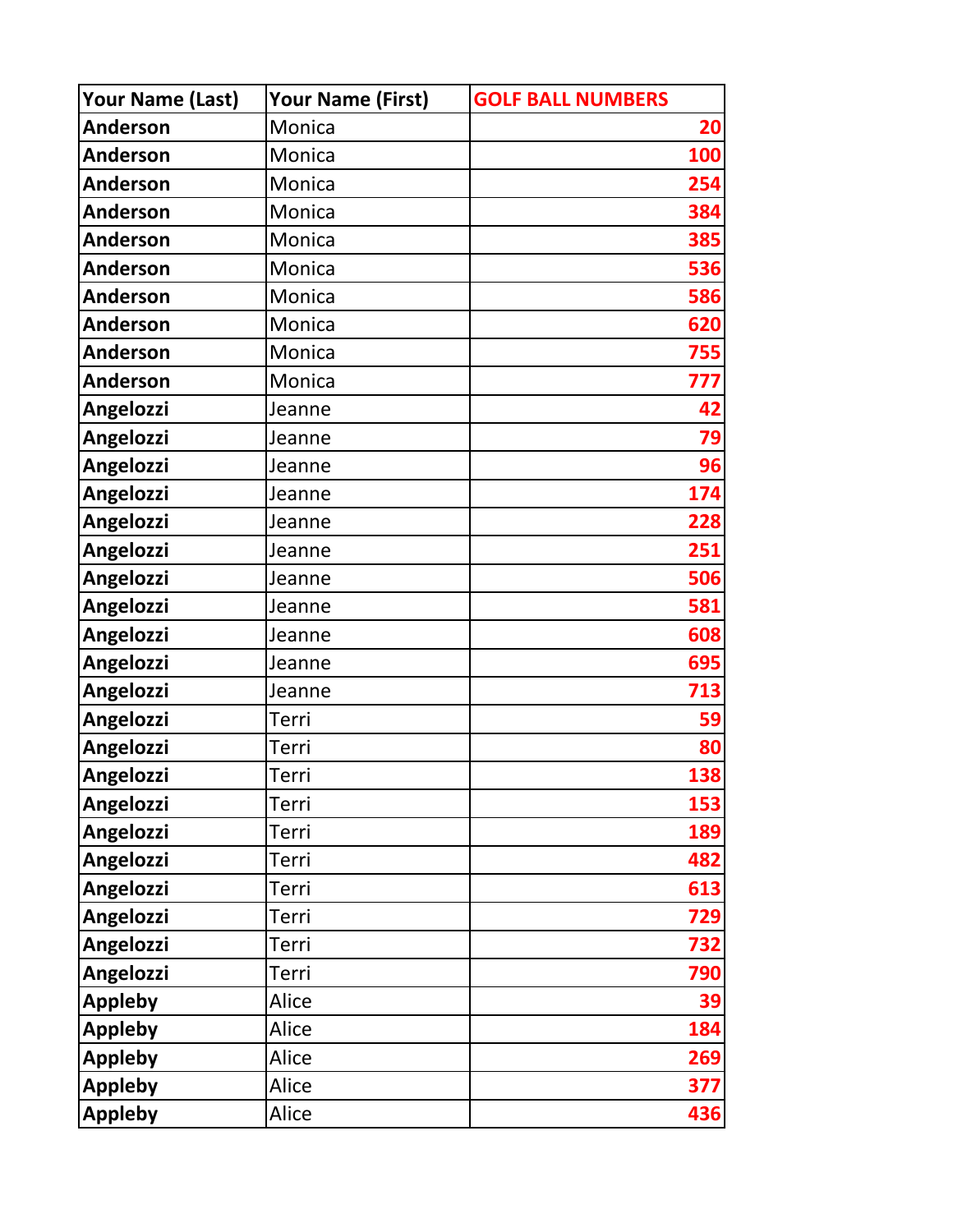| <b>Appleby</b> | Alice | 504 |
|----------------|-------|-----|
| <b>Appleby</b> | Alice | 605 |
| <b>Appleby</b> | Alice | 628 |
| <b>Appleby</b> | Alice | 638 |
| <b>Appleby</b> | Alice | 738 |
| <b>Barrow</b>  | Ed    | 6   |
| <b>Barrow</b>  | Ed    | 399 |
| <b>Barrow</b>  | Ed    | 454 |
| <b>Barrow</b>  | Ed    | 526 |
| <b>Barrow</b>  | Ed    | 573 |
| <b>Barrow</b>  | Ed    | 589 |
| <b>Barrow</b>  | Ed    | 600 |
| <b>Barrow</b>  | Ed    | 639 |
| <b>Barrow</b>  | Ed    | 678 |
| <b>Barrow</b>  | Ed    | 757 |
| <b>Bell</b>    | Will  | 137 |
| <b>Bell</b>    | Will  | 202 |
| <b>Bell</b>    | Will  | 229 |
| <b>Bell</b>    | Will  | 312 |
| <b>Bell</b>    | Will  | 425 |
| <b>Bell</b>    | Will  | 595 |
| <b>Bell</b>    | Will  | 636 |
| <b>Bell</b>    | Will  | 680 |
| <b>Bell</b>    | Will  | 782 |
| <b>Bell</b>    | Will  | 804 |
| <b>Bender</b>  | Tom   |     |
| <b>Bender</b>  | Tom   | 15  |
| <b>Bender</b>  | Tom   | 47  |
| <b>Bender</b>  | Tom   | 63  |
| <b>Bender</b>  | Tom   | 89  |
| <b>Bender</b>  | Tom   | 113 |
| <b>Bender</b>  | Tom   | 256 |
| <b>Bender</b>  | Tom   | 434 |
| <b>Bender</b>  | Tom   | 511 |
| <b>Bender</b>  | Tom   | 588 |
| <b>Bender</b>  | Tom   | 662 |
| <b>Blevins</b> | Lois  | 90  |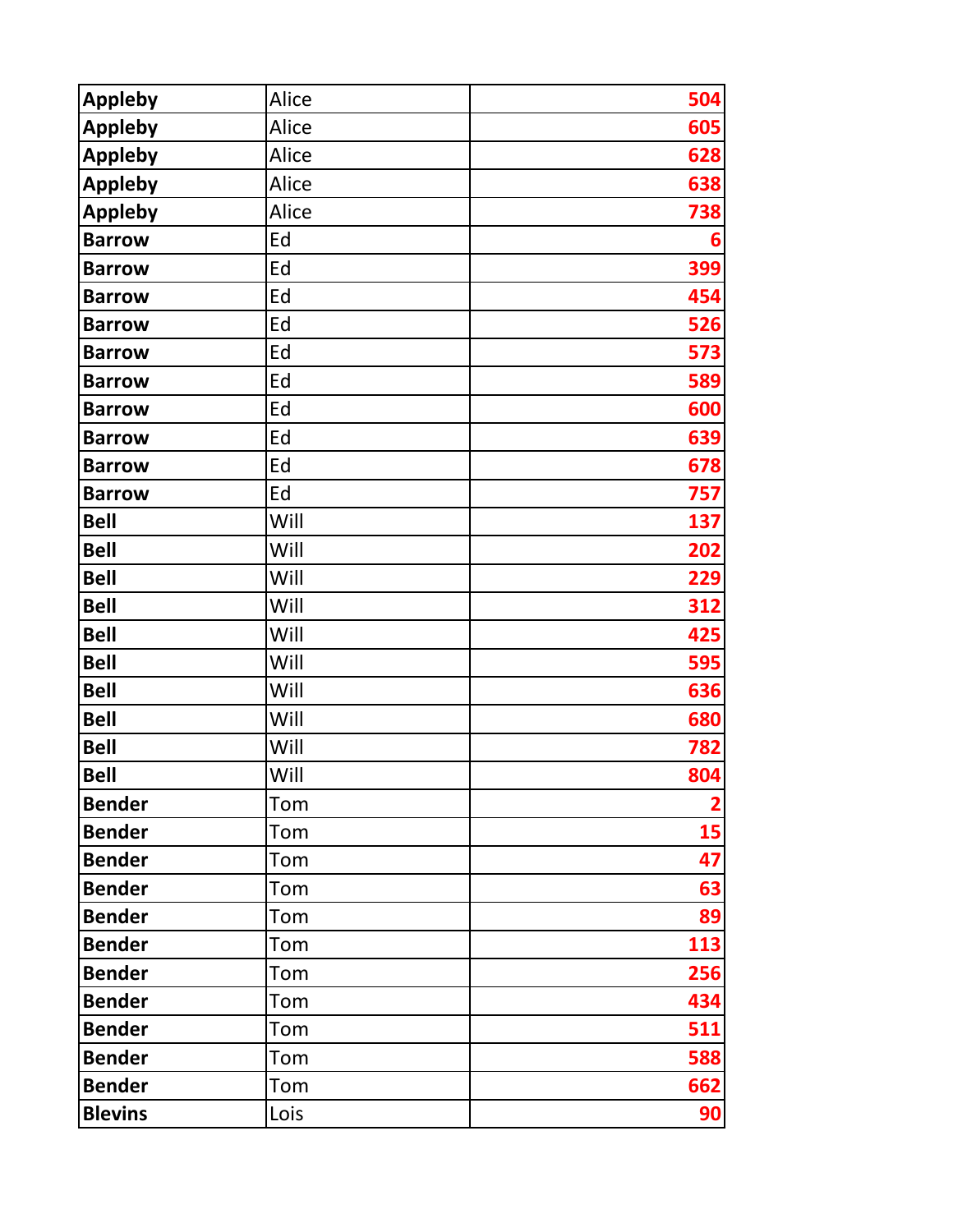| <b>Blevins</b>  | Lois     | 136        |
|-----------------|----------|------------|
| <b>Blevins</b>  | Lois     | 446        |
| <b>Bode</b>     | Marty    | 535        |
| <b>Bode</b>     | Marty    | 557        |
| <b>Bode</b>     | Marty    | 654        |
| <b>Brooks</b>   | Duncan   | 66         |
| <b>Brooks</b>   | Duncan   | 111        |
| <b>Brooks</b>   | Duncan   | 112        |
| <b>Brooks</b>   | Duncan   | 156        |
| <b>Brooks</b>   | Duncan   | 264        |
| <b>Brooks</b>   | Duncan   | 509        |
| <b>Brooks</b>   | Duncan   | 554        |
| <b>Brooks</b>   | Duncan   | 598        |
| <b>Brooks</b>   | Duncan   | 717        |
| <b>Brooks</b>   | Duncan   | 789        |
| <b>Buchiane</b> | Paula    | 91         |
| <b>Buchiane</b> | Paula    | 94         |
| <b>Buchiane</b> | Paula    | 225        |
| <b>Buchiane</b> | Paula    | 339        |
| <b>Buchiane</b> | Paula    | 348        |
| <b>Buchiane</b> | Paula    | 427        |
| <b>Buchiane</b> | Paula    | 477        |
| <b>Buchiane</b> | Paula    | 491        |
| <b>Buchiane</b> | Paula    | 694        |
| <b>Buchiane</b> | Paula    | 715        |
| <b>Buttrick</b> | Scott    | 61         |
| <b>Buttrick</b> | Scott    | 78         |
| <b>Buttrick</b> | Scott    | 103        |
| <b>Buttrick</b> | Scott    | 107        |
| <b>Buttrick</b> | Scott    | 158        |
| <b>Buttrick</b> | Scott    | 172        |
| <b>Buttrick</b> | Scott    | 270        |
| <b>Buttrick</b> | Scott    | 442        |
| <b>Buttrick</b> | Scott    | 453        |
| <b>Buttrick</b> | Scott    | 575        |
| <b>Cannone</b>  | Megan    | <b>190</b> |
| Cho             | Michelle | 3          |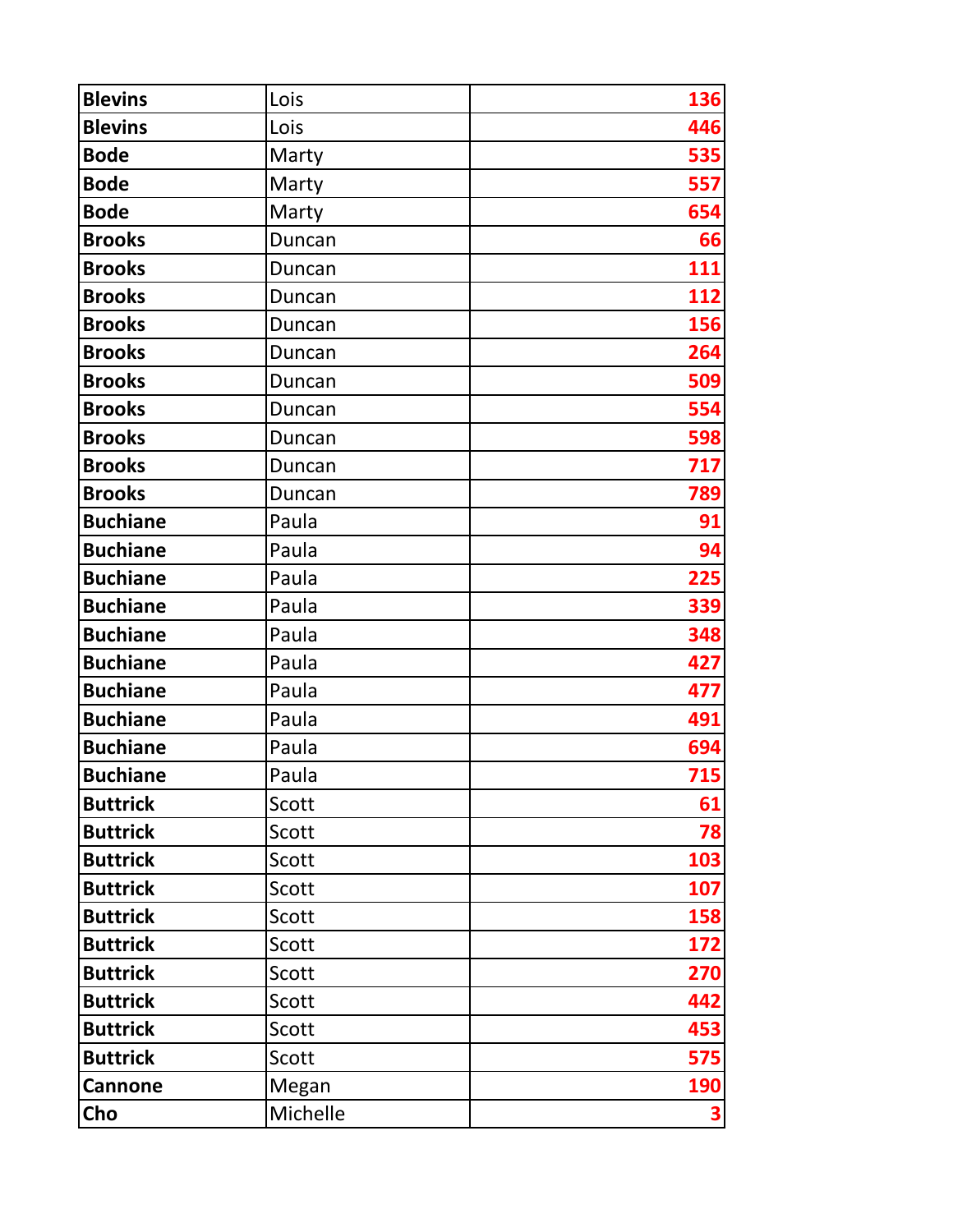| Cho                    | Michelle            | 335 |
|------------------------|---------------------|-----|
| Cho                    | Michelle            | 551 |
| <b>Christian</b>       | Cecily              | 10  |
| <b>Christian</b>       | Cecily              | 182 |
| <b>Christian</b>       | Cecily              | 314 |
| <b>Christian</b>       | Cecily              | 395 |
| <b>Christian</b>       | Cecily              | 543 |
| <b>Christian</b>       | Cecily              | 550 |
| <b>Christian</b>       | Cecily              | 616 |
| <b>Christian</b>       | Cecily              | 623 |
| <b>Christian</b>       | Cecily              | 629 |
| <b>Christian</b>       | Cecily              | 781 |
| <b>Coaches of 2007</b> | <b>CHS Football</b> | 161 |
| <b>Coaches of 2008</b> | <b>CHS Football</b> | 705 |
| Coaches of 2009        | <b>CHS Football</b> | 253 |
| <b>Coaches of 2010</b> | <b>CHS Football</b> | 657 |
| Coaches of 2011        | <b>CHS Football</b> | 150 |
| <b>Coaches of 2012</b> | <b>CHS Football</b> | 689 |
| <b>Coaches of 2013</b> | <b>CHS Football</b> | 681 |
| <b>Coaches of 2014</b> | <b>CHS Football</b> | 806 |
| Coaches of 2015        | <b>CHS Football</b> | 566 |
| <b>Coaches of 2016</b> | <b>CHS Football</b> | 319 |
| Cody                   | Patrick             | 114 |
| Cody                   | Patrick             | 139 |
| Cody                   | Patrick             | 235 |
| Cody                   | Patrick             | 274 |
| Cody                   | Patrick             | 305 |
| Cody                   | Patrick             | 383 |
| Cody                   | Patrick             | 429 |
| Cody                   | Patrick             | 451 |
| Cody                   | Patrick             | 604 |
| Cody                   | Patrick             | 776 |
| <b>Collins</b>         | John                | 29  |
| <b>Collins</b>         | John                | 119 |
| <b>Collins</b>         | John                | 121 |
| <b>Collins</b>         | John                | 159 |
| <b>Collins</b>         | John                | 255 |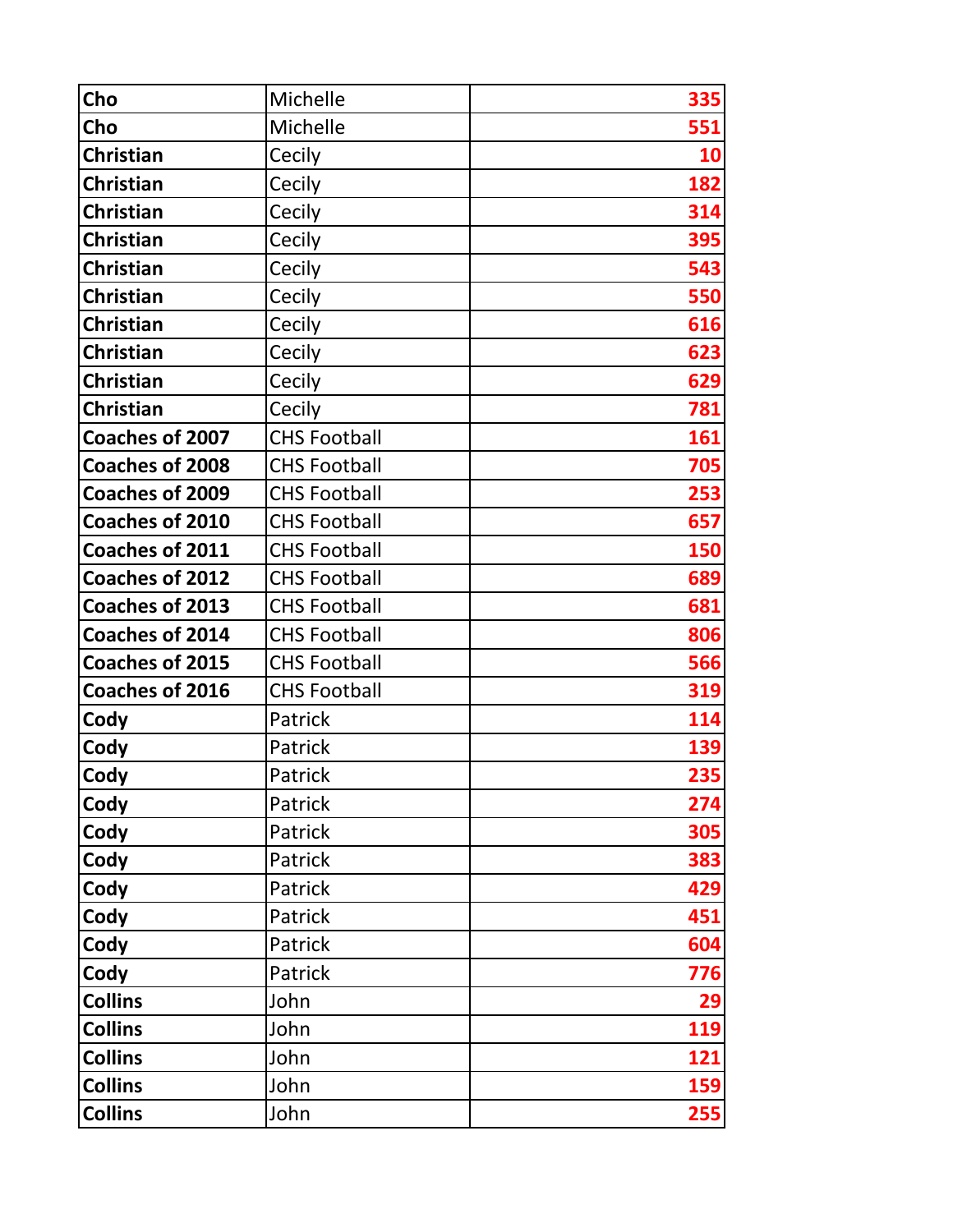| <b>Collins</b> | John         | 283 |
|----------------|--------------|-----|
| <b>Collins</b> | John         | 328 |
| <b>Collins</b> | John         | 485 |
| <b>Collins</b> | John         | 720 |
| <b>Collins</b> | John         | 788 |
| Comeau         | Albert       | 45  |
| Comeau         | Albert       | 53  |
| Comeau         | Albert       | 236 |
| Comeau         | Albert       | 267 |
| Comeau         | Albert       | 327 |
| Comeau         | Albert       | 420 |
| Comeau         | Albert       | 479 |
| Comeau         | Albert       | 484 |
| <b>Comeau</b>  | Albert       | 627 |
| Comeau         | Albert       | 698 |
| Cox            | Tyler        | 102 |
| Cox            | Tyler        | 166 |
| Cox            | Tyler        | 391 |
| Cox            | Tyler        | 410 |
| Cox            | Tyler        | 443 |
| Cox            | Tyler        | 452 |
| Cox            | Tyler        | 528 |
| Cox            | Tyler        | 544 |
| Cox            | Tyler        | 559 |
| Cox            | <b>Tyler</b> | 778 |
| <b>Curlett</b> | Randy        | 403 |
| <b>Curlett</b> | Randy        | 690 |
| <b>Curlett</b> | Randy        | 786 |
| <b>Curley</b>  | Susan        | 36  |
| <b>Curley</b>  | Susan        | 141 |
| <b>Curley</b>  | Susan        | 162 |
| <b>Curley</b>  | Susan        | 191 |
| <b>Curley</b>  | Susan        | 250 |
| <b>Curley</b>  | Susan        | 329 |
| <b>Curley</b>  | Susan        | 353 |
| <b>Curley</b>  | Susan        | 478 |
| <b>Curley</b>  | Susan        | 686 |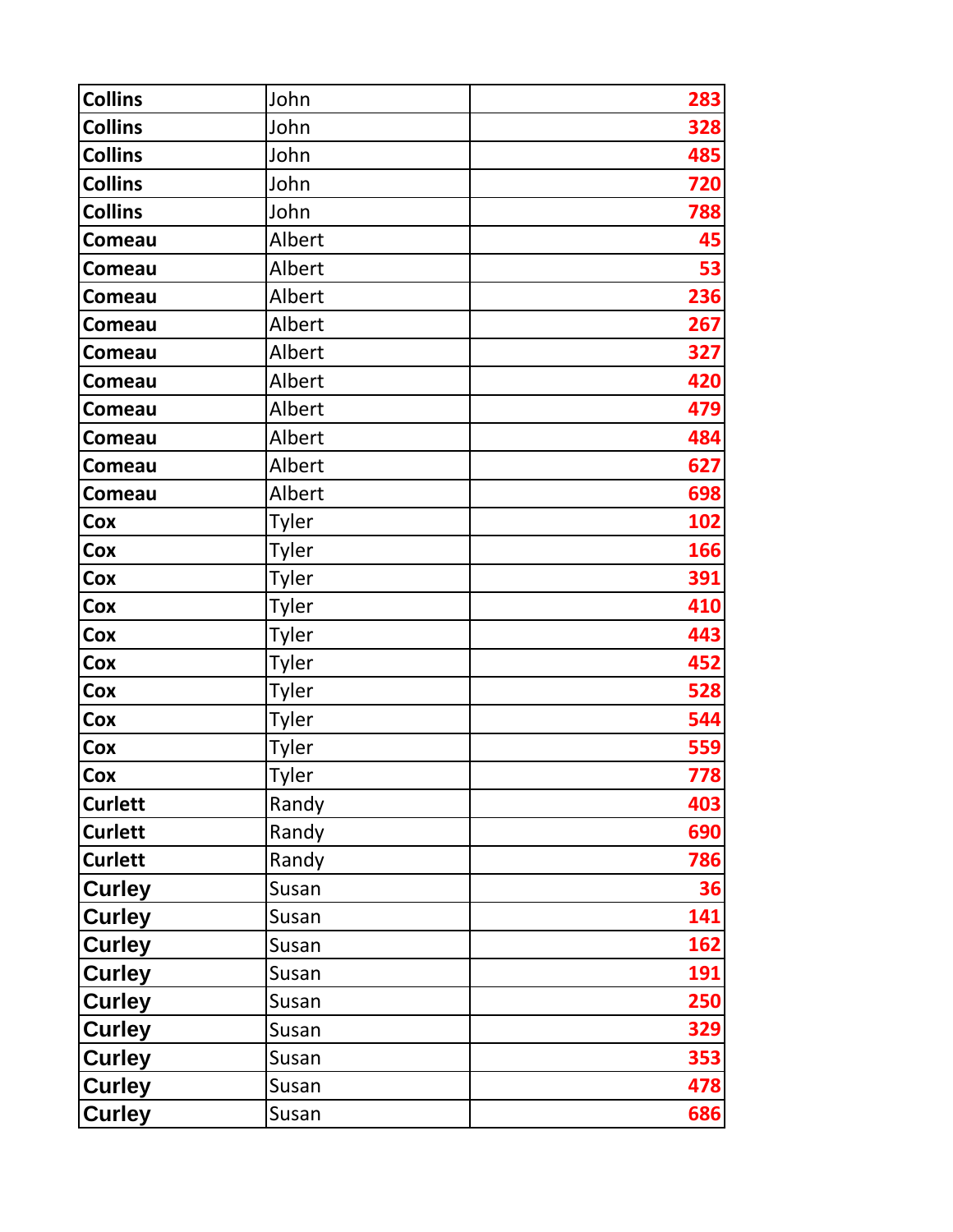| <b>Curley</b>      | Susan         | 756  |
|--------------------|---------------|------|
| <b>Deal</b>        | Ashlie        | 888  |
| <b>Deal</b>        | Ashlie        | 1000 |
| <b>Deal</b>        | Ashlie        | 133  |
| <b>Deal</b>        | Ashlie        | 142  |
| <b>Deal</b>        | Ashlie        | 333  |
| <b>Deal</b>        | Ashlie        | 411  |
| <b>Deal</b>        | Ashlie        | 539  |
| <b>Deal</b>        | Ashlie        | 562  |
| <b>Deal</b>        | Ashlie        | 570  |
| <b>Del Alcazar</b> | John          | 164  |
| <b>Del Alcazar</b> | John          | 289  |
| <b>Del Alcazar</b> | John          | 369  |
| <b>Del Alcazar</b> | John          | 372  |
| <b>Del Alcazar</b> | John          | 387  |
| <b>Del Alcazar</b> | John          | 433  |
| <b>Del Alcazar</b> | John          | 480  |
| <b>Del Alcazar</b> | John          | 672  |
| <b>Del Alcazar</b> | John          | 718  |
| <b>Del Alcazar</b> | John          | 784  |
| <b>Deusch</b>      | <b>Nicole</b> | 24   |
| <b>Deusch</b>      | <b>Nicole</b> | 35   |
| <b>Deusch</b>      | <b>Nicole</b> | 37   |
| <b>Deusch</b>      | <b>Nicole</b> | 185  |
| <b>Deusch</b>      | <b>Nicole</b> | 195  |
| <b>Deusch</b>      | Nicole        | 252  |
| <b>Deusch</b>      | Nicole        | 349  |
| <b>Deusch</b>      | Nicole        | 435  |
| <b>Deusch</b>      | Nicole        | 652  |
| <b>Deusch</b>      | Nicole        | 683  |
| Digangi            | Anthony       | 131  |
| Digangi            | Anthony       | 204  |
| Digangi            | Anthony       | 247  |
| Digangi            | Anthony       | 311  |
| Digangi            | Anthony       | 370  |
| Digangi            | Anthony       | 386  |
| Digangi            | Anthony       | 560  |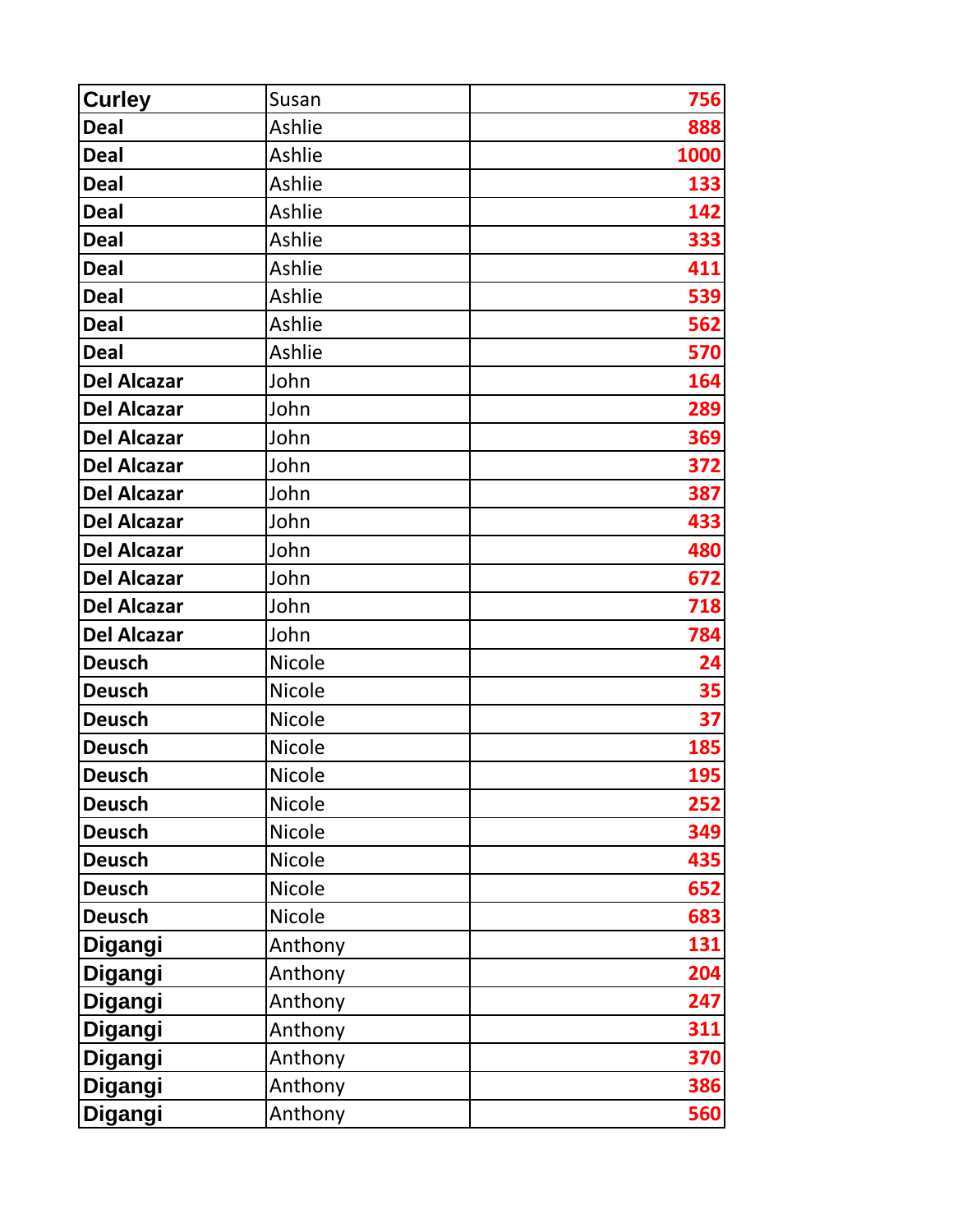| Digangi        | Anthony       | 670        |
|----------------|---------------|------------|
| Digangi        | Anthony       | 741        |
| Digangi        | Anthony       | 780        |
| <b>Doukas</b>  | Katie         | 355        |
| <b>Doukas</b>  | Katie         | 415        |
| <b>Doukas</b>  | Katie         | 422        |
| <b>Doukas</b>  | Katie         | 424        |
| <b>Doukas</b>  | Katie         | 474        |
| <b>Doukas</b>  | Katie         | 556        |
| <b>Doukas</b>  | Katie         | 584        |
| <b>Doukas</b>  | Katie         | 679        |
| <b>Doukas</b>  | Katie         | 754        |
| <b>Doukas</b>  | Katie         | 758        |
| <b>Dowdell</b> | Steven        | 44         |
| <b>Dowdell</b> | Steven        | 83         |
| <b>Dowdell</b> | Steven        | 88         |
| <b>Dowdell</b> | Steven        | 206        |
| <b>Dowdell</b> | Steven        | 221        |
| <b>Dowdell</b> | Steven        | 248        |
| <b>Dowdell</b> | Steven        | 310        |
| <b>Dowdell</b> | Steven        | 345        |
| <b>Dowdell</b> | Steven        | 745        |
| <b>Dowdell</b> | Steven        | 772        |
| <b>Dulin</b>   | Mary beth     | 645        |
| <b>Dull</b>    | Heather       | 23         |
| <b>Dull</b>    | Heather       | 140        |
| <b>Dull</b>    | Heather       | 244        |
| <b>Dull</b>    | Heather       | 295        |
| <b>Dull</b>    | Heather       | 325        |
| <b>Dull</b>    | Heather       | 449        |
| <b>Dull</b>    | Heather       | 475        |
| <b>Dull</b>    | Heather       | 569        |
| <b>Dull</b>    | Heather       | 630        |
| <b>Dull</b>    | Heather       | 647        |
| <b>Dunn</b>    | <b>Bonnie</b> | <b>120</b> |
| Dunn           | Chris         | 40         |
| <b>Dunn</b>    | Chris         | 41         |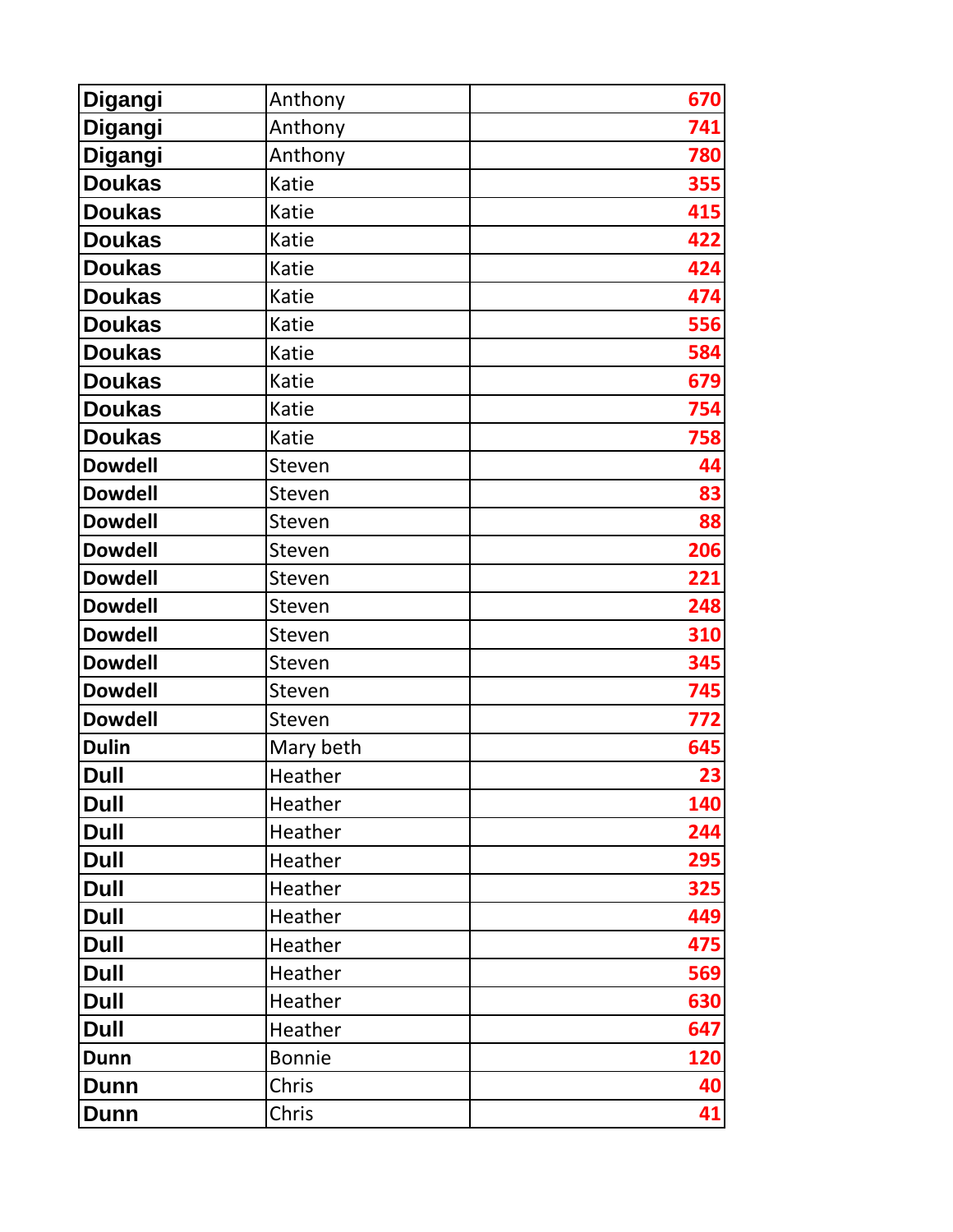| <b>Dunn</b>     | Chris       | 234 |
|-----------------|-------------|-----|
| <b>Dunn</b>     | Chris       | 261 |
| <b>Dunn</b>     | Chris       | 360 |
| <b>Dunn</b>     | Chris       | 447 |
| <b>Dunn</b>     | Chris       | 502 |
| <b>Dunn</b>     | Chris       | 599 |
| <b>Dunn</b>     | Chris       | 626 |
| <b>Dunn</b>     | Chris       | 737 |
| <b>Eakle</b>    | Robin       | 33  |
| <b>Eakle</b>    | Robin       | 56  |
| <b>Eakle</b>    | Robin       | 210 |
| <b>Eakle</b>    | Robin       | 285 |
| <b>Eakle</b>    | Robin       | 290 |
| <b>Eakle</b>    | Robin       | 317 |
| <b>Eakle</b>    | Robin       | 469 |
| <b>Eakle</b>    | Robin       | 505 |
| <b>Eakle</b>    | Robin       | 596 |
| <b>Eakle</b>    | Robin       | 708 |
| <b>Eidel</b>    | Michael     | 57  |
| <b>Eidel</b>    | Michael     | 230 |
| <b>Eidel</b>    | Michael     | 241 |
| <b>Eidel</b>    | Michael     | 320 |
| <b>Eidel</b>    | Michael     | 412 |
| <b>Eidel</b>    | Michael     | 513 |
| <b>Eidel</b>    | Michael     | 700 |
| <b>Eidel</b>    | Michael     | 727 |
| <b>Eidel</b>    | Michael     | 759 |
| <b>Eidel</b>    | Michael     | 779 |
| <b>Feltz</b>    | <b>Mike</b> | 238 |
| <b>Flanagan</b> | Donna       | 173 |
| Flanagan        | Donna       | 271 |
| <b>Flanagan</b> | Donna       | 338 |
| <b>Flanagan</b> | Donna       | 397 |
| <b>Flanagan</b> | Donna       | 448 |
| <b>Flanagan</b> | Donna       | 458 |
| <b>Flanagan</b> | Donna       | 530 |
| <b>Flanagan</b> | Donna       | 590 |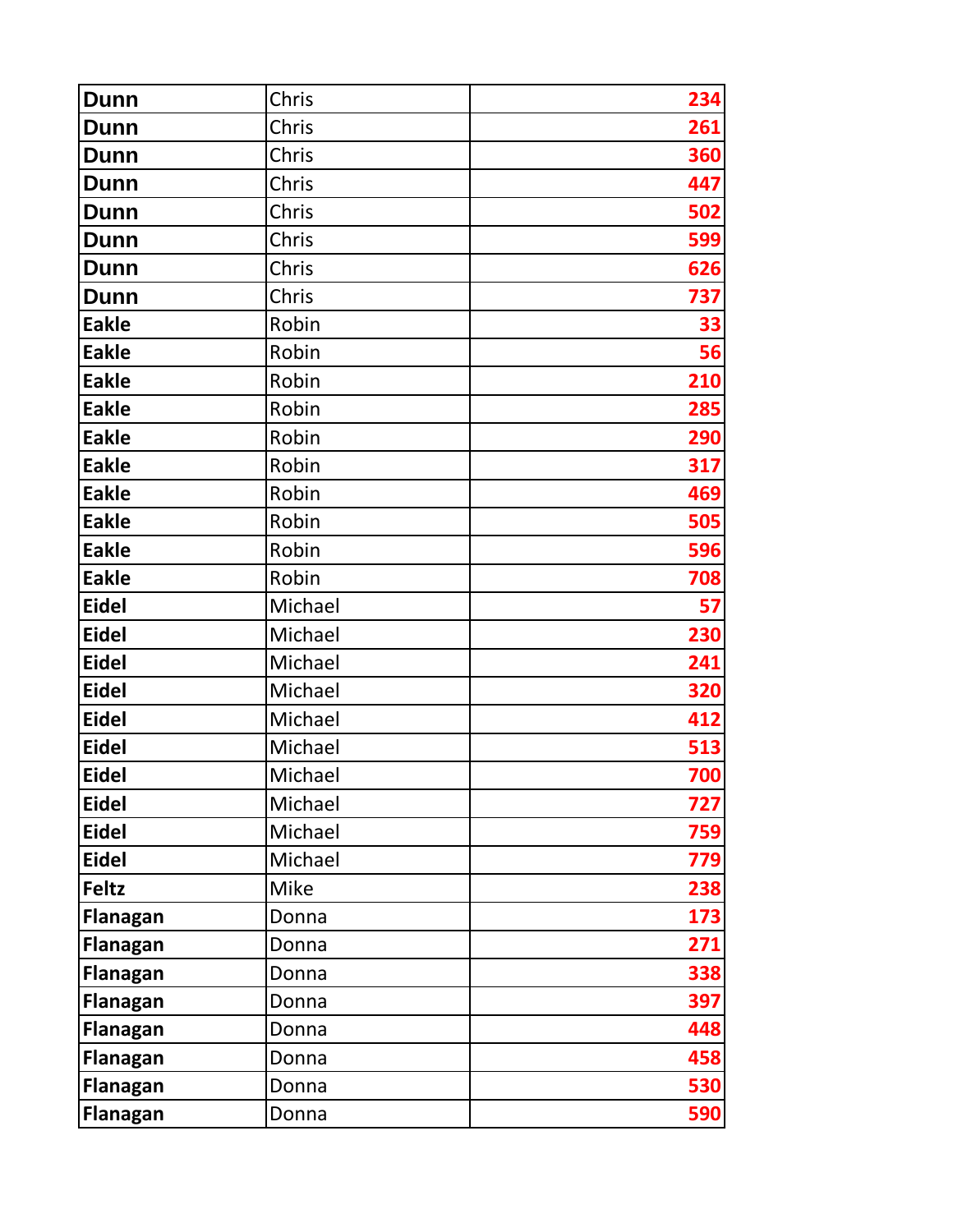| <b>Flanagan</b>  | Donna          | 764        |
|------------------|----------------|------------|
| <b>Flanagan</b>  | Donna          | 791        |
| <b>FLETCHER</b>  | <b>MELINDA</b> | 38         |
| <b>Flock</b>     | <b>Barbara</b> | 76         |
| <b>Flock</b>     | <b>Barbara</b> | 122        |
| <b>Flock</b>     | <b>Barbara</b> | 152        |
| <b>Flock</b>     | <b>Barbara</b> | 218        |
| <b>Flock</b>     | <b>Barbara</b> | 330        |
| <b>Flock</b>     | <b>Barbara</b> | 343        |
| <b>Flock</b>     | <b>Barbara</b> | 380        |
| <b>Flock</b>     | <b>Barbara</b> | 470        |
| <b>Flock</b>     | <b>Barbara</b> | 671        |
| <b>Flock</b>     | <b>Barbara</b> | 794        |
| Fox              | David          | 67         |
| Fox              | David          | 82         |
| Fox              | David          | 127        |
| Fox              | David          | 249        |
| Fox              | David          | 292        |
| Fox              | David          | 304        |
| Fox              | David          | 356        |
| Fox              | David          | 576        |
| Fox              | David          | 580        |
| Fox              | David          | 805        |
| <b>Fratta</b>    | Chris          | 98         |
| Fratta           | Chris          | 281        |
| <b>Fratta</b>    | Chris          | 400        |
| <b>Fratta</b>    | Chris          | 414        |
| <b>Fratta</b>    | Chris          | 421        |
| <b>Fratta</b>    | Chris          | 456        |
| <b>Fratta</b>    | Chris          | 641        |
| <b>Fratta</b>    | Chris          | 660        |
| <b>Fratta</b>    | Chris          | 674        |
| <b>Fratta</b>    | Chris          | 748        |
| <b>Gallagher</b> | Daniel         | 124        |
| <b>Gallagher</b> | Daniel         | <b>180</b> |
| <b>Gallagher</b> | Daniel         | 512        |
| Garretson        | Robert         | 167        |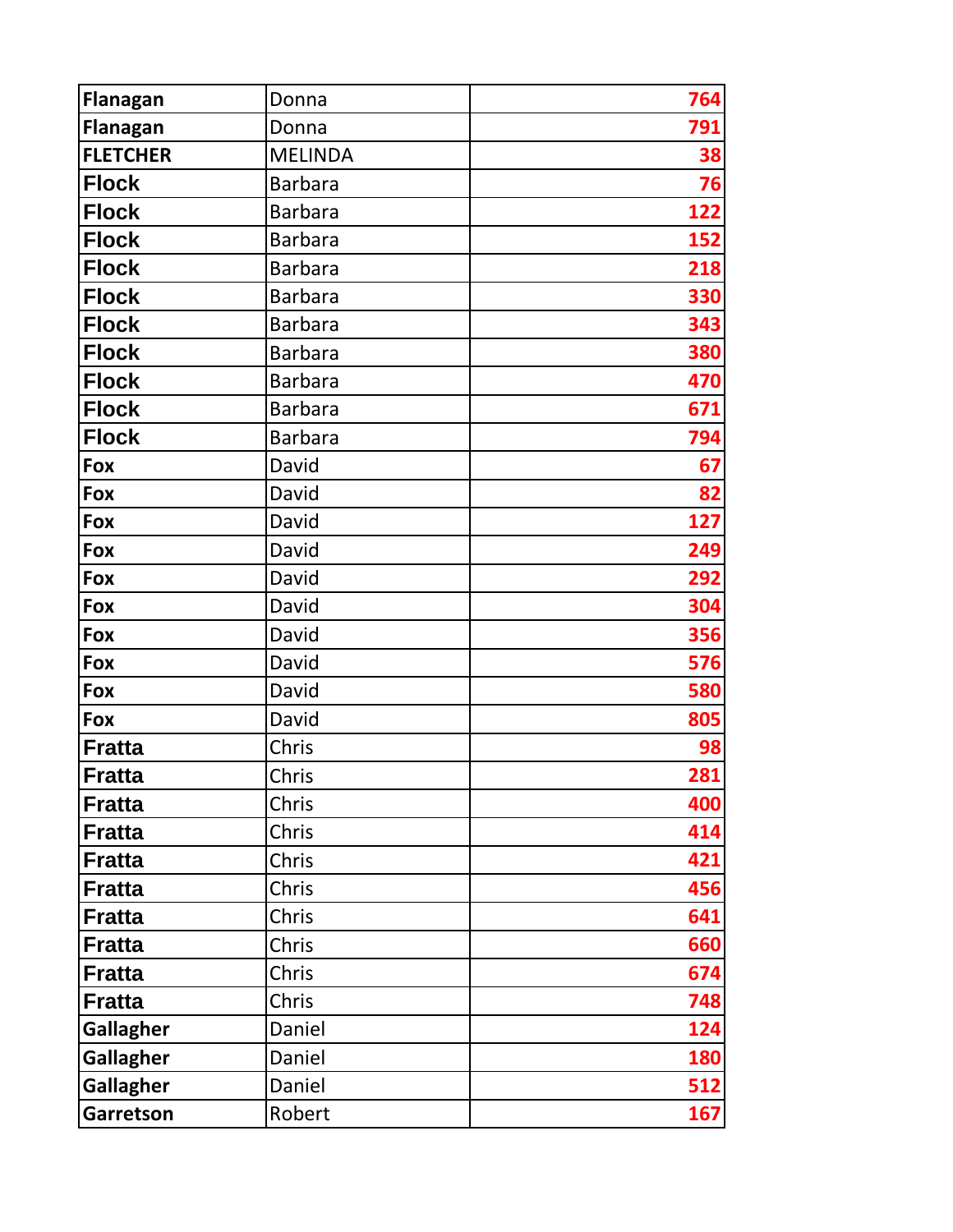| <b>Garretson</b> | Robert      | 208 |
|------------------|-------------|-----|
| <b>Garretson</b> | Robert      | 365 |
| <b>Garretson</b> | Robert      | 500 |
| <b>Garretson</b> | Robert      | 510 |
| <b>Garretson</b> | Robert      | 527 |
| <b>Garretson</b> | Robert      | 546 |
| <b>Garretson</b> | Robert      | 594 |
| <b>Garretson</b> | Robert      | 664 |
| <b>Garretson</b> | Robert      | 673 |
| <b>Garretson</b> | Robert      | 751 |
| Goodman          | Donna       | 55  |
| Goodman          | Donna       | 188 |
| Goodman          | Donna       | 359 |
| Goodwin          | Fiona       | 11  |
| Goodwin          | Fiona       | 155 |
| Goodwin          | Fiona       | 170 |
| Goodwin          | Fiona       | 233 |
| Goodwin          | Fiona       | 242 |
| Goodwin          | Fiona       | 296 |
| Goodwin          | Fiona       | 396 |
| Goodwin          | Fiona       | 476 |
| Goodwin          | Fiona       | 577 |
| Goodwin          | Fiona       | 803 |
| Gotsch           | Chris       | 70  |
| Gotsch           | Chris       | 215 |
| Gotsch           | Chris       | 341 |
| Gotsch           | Chris       | 371 |
| Gotsch           | Chris       | 419 |
| Gotsch           | Chris       | 483 |
| Gotsch           | Chris       | 607 |
| Gotsch           | Chris       | 622 |
| Gotsch           | Chris       | 730 |
| Gotsch           | Chris       | 787 |
| <b>Haladay</b>   | Katie       | 457 |
| <b>HARRIS</b>    | <b>GARY</b> | 46  |
| <b>HARRIS</b>    | <b>GARY</b> | 149 |
| <b>HARRIS</b>    | <b>GARY</b> | 302 |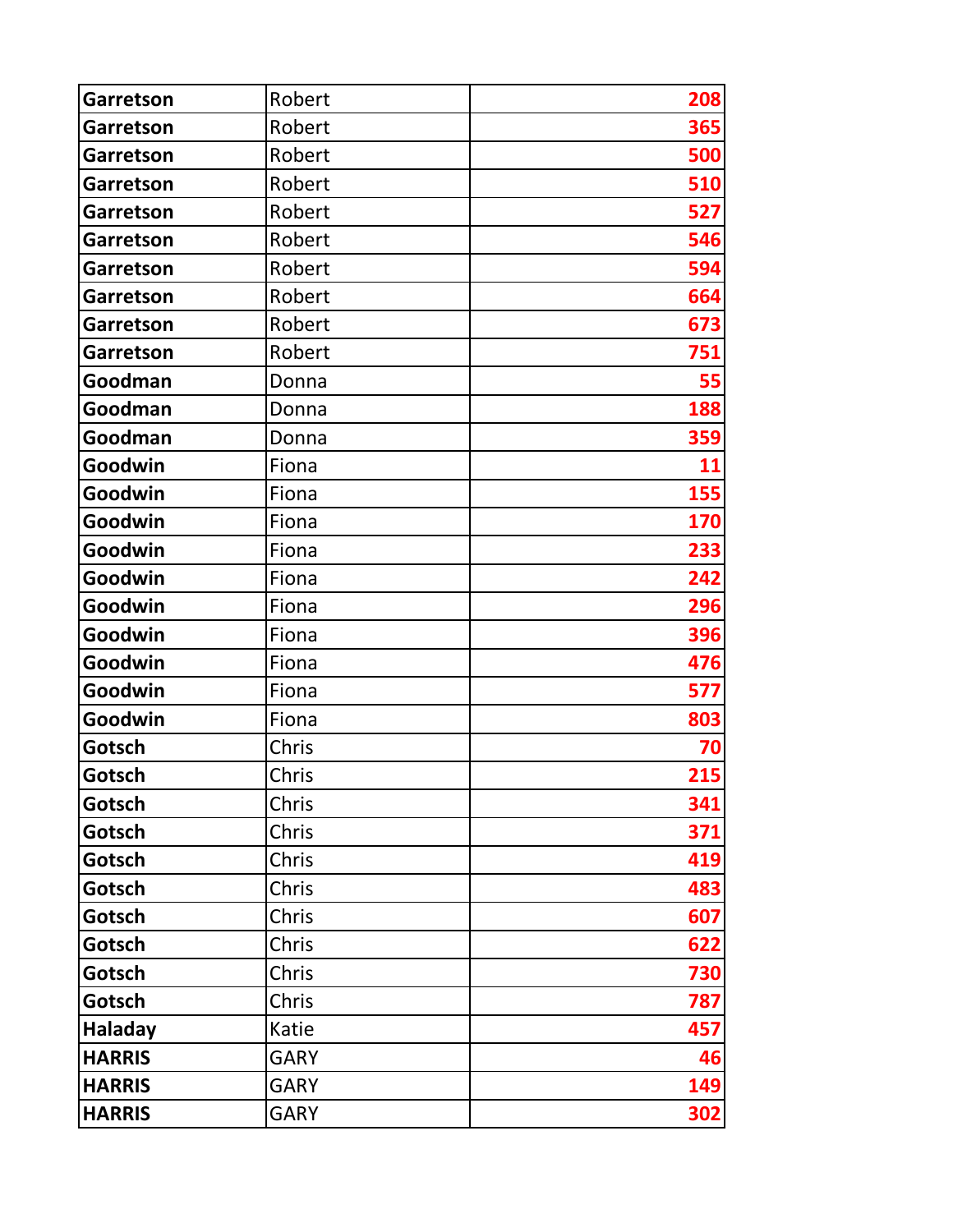| <b>HARRIS</b>    | <b>GARY</b>  | 323 |
|------------------|--------------|-----|
| <b>HARRIS</b>    | <b>GARY</b>  | 332 |
| <b>HARRIS</b>    | <b>GARY</b>  | 357 |
| <b>HARRIS</b>    | <b>GARY</b>  | 388 |
| <b>HARRIS</b>    | <b>GARY</b>  | 408 |
| <b>HARRIS</b>    | <b>GARY</b>  | 610 |
| <b>HARRIS</b>    | <b>GARY</b>  | 676 |
| <b>HARRIS</b>    | <b>SUSAN</b> | 135 |
| <b>HARRIS</b>    | <b>SUSAN</b> | 358 |
| <b>HARRIS</b>    | <b>SUSAN</b> | 375 |
| <b>HARRIS</b>    | <b>SUSAN</b> | 439 |
| <b>HARRIS</b>    | <b>SUSAN</b> | 517 |
| <b>HARRIS</b>    | <b>SUSAN</b> | 531 |
| <b>HARRIS</b>    | <b>SUSAN</b> | 675 |
| <b>HARRIS</b>    | <b>SUSAN</b> | 677 |
| <b>HARRIS</b>    | <b>SUSAN</b> | 687 |
| <b>HARRIS</b>    | <b>SUSAN</b> | 724 |
| <b>HUNSINGER</b> | <b>RALPH</b> | 108 |
| <b>HUNSINGER</b> | <b>RALPH</b> | 130 |
| <b>HUNSINGER</b> | <b>RALPH</b> | 132 |
| <b>HUNSINGER</b> | <b>RALPH</b> | 207 |
| <b>HUNSINGER</b> | <b>RALPH</b> | 287 |
| <b>HUNSINGER</b> | <b>RALPH</b> | 426 |
| <b>HUNSINGER</b> | <b>RALPH</b> | 523 |
| <b>HUNSINGER</b> | <b>RALPH</b> | 529 |
| <b>HUNSINGER</b> | <b>RALPH</b> | 571 |
| <b>HUNSINGER</b> | <b>RALPH</b> | 704 |
| Ignacio          | Meg          | 97  |
| Ignacio          | Meg          | 213 |
| Ignacio          | Meg          | 293 |
| Ignacio          | Meg          | 306 |
| Ignacio          | Meg          | 342 |
| Ignacio          | Meg          | 382 |
| Ignacio          | Meg          | 393 |
| Ignacio          | Meg          | 460 |
| Ignacio          | Meg          | 461 |
| Ignacio          | Meg          | 592 |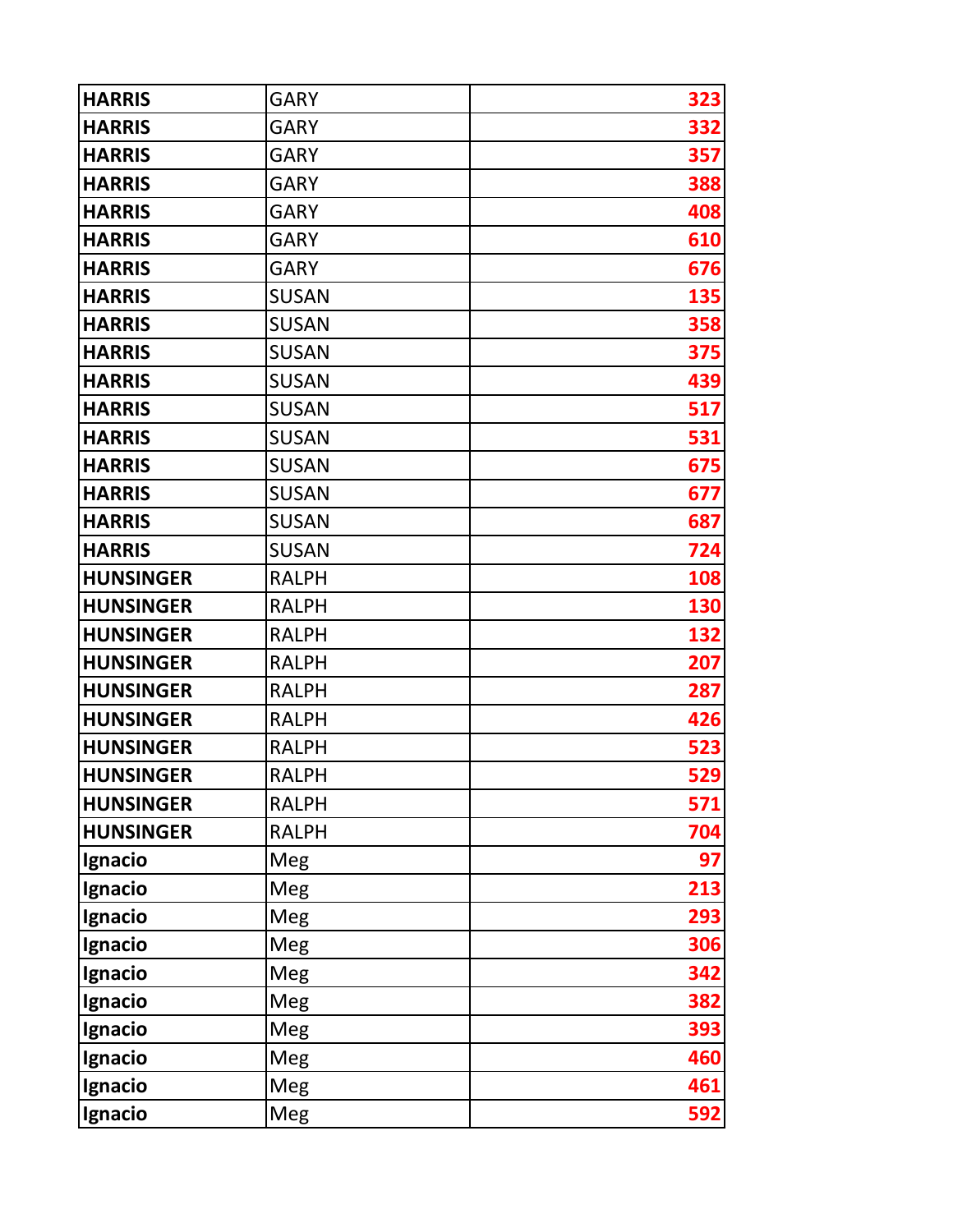| <b>James</b>  | Jill         | 117 |
|---------------|--------------|-----|
| James         | Jill         | 143 |
| James         | Jill         | 179 |
| James         | Jill         | 223 |
| James         | Jill         | 288 |
| <b>James</b>  | Jill         | 297 |
| <b>James</b>  | Jill         | 462 |
| James         | Jill         | 514 |
| James         | Jill         | 611 |
| James         | Jill         | 653 |
| <b>Keeney</b> | John         | 21  |
| <b>Keeney</b> | John         | 77  |
| <b>Keeney</b> | John         | 243 |
| <b>Keeney</b> | John         | 258 |
| <b>Keeney</b> | John         | 277 |
| <b>Keeney</b> | John         | 378 |
| <b>Keeney</b> | John         | 468 |
| <b>Keeney</b> | John         | 541 |
| <b>Keeney</b> | John         | 542 |
| <b>Keeney</b> | John         | 746 |
| <b>Kemp</b>   | <b>Brian</b> | 34  |
| <b>Kemp</b>   | <b>Brian</b> | 51  |
| <b>Kemp</b>   | <b>Brian</b> | 62  |
| <b>Kemp</b>   | <b>Brian</b> | 198 |
| Kemp          | <b>Brian</b> | 209 |
| <b>Kemp</b>   | <b>Brian</b> | 321 |
| <b>Kemp</b>   | <b>Brian</b> | 440 |
| <b>Kemp</b>   | <b>Brian</b> | 548 |
| <b>Kemp</b>   | <b>Brian</b> | 579 |
| <b>Kemp</b>   | <b>Brian</b> | 640 |
| Kim           | John         | 84  |
| Kim           | John         | 134 |
| Kim           | John         | 176 |
| Kim           | John         | 464 |
| Kim           | John         | 519 |
| Kim           | John         | 547 |
| Kim           | John         | 564 |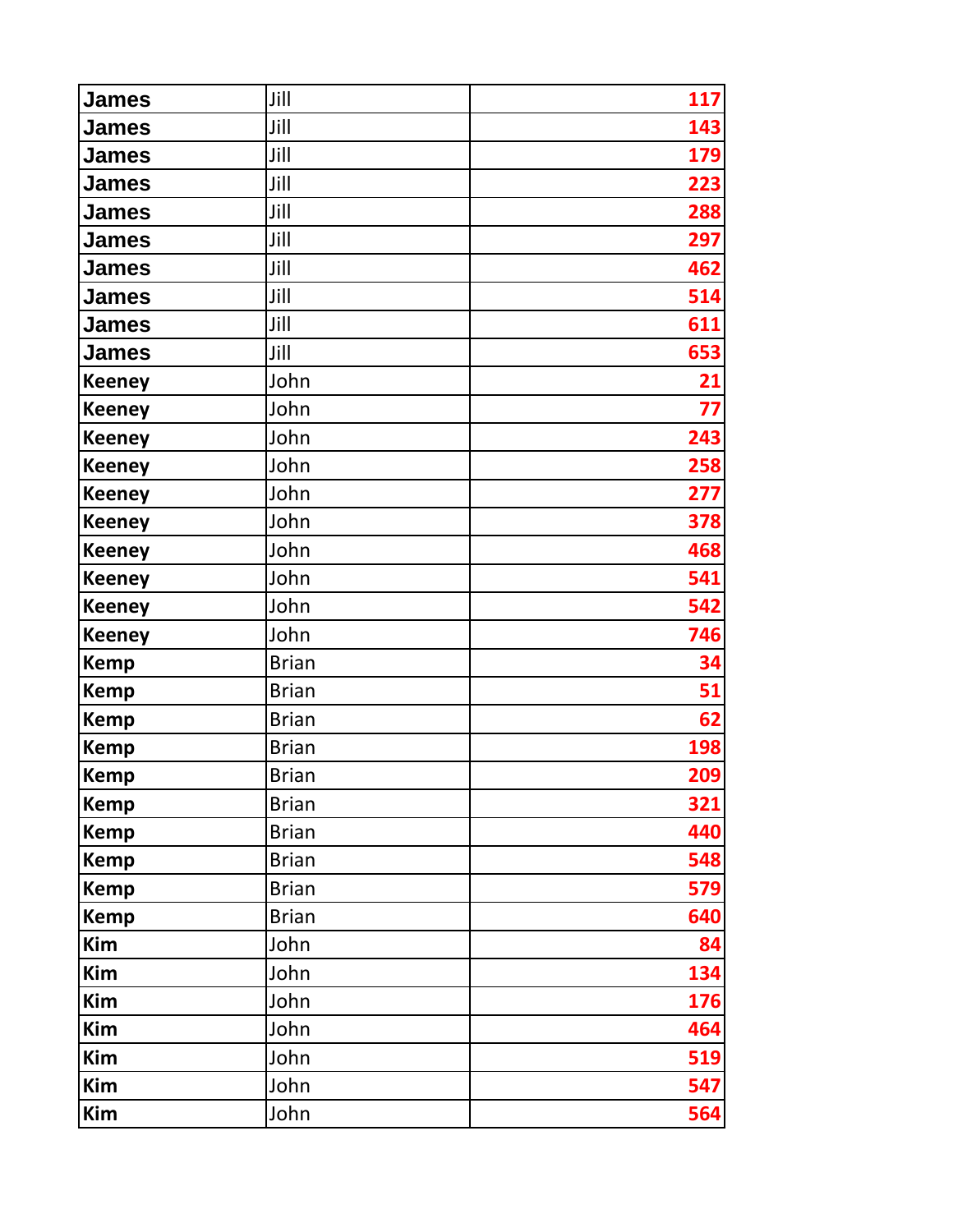| Kim             | John         | 572 |
|-----------------|--------------|-----|
| Kim             | John         | 693 |
| Kim             | John         | 712 |
| <b>KLEIN</b>    | <b>KEVIN</b> | 58  |
| <b>KLEIN</b>    | <b>KEVIN</b> | 73  |
| <b>KLEIN</b>    | <b>KEVIN</b> | 246 |
| <b>KLEIN</b>    | <b>KEVIN</b> | 331 |
| <b>KLEIN</b>    | <b>KEVIN</b> | 392 |
| <b>KLEIN</b>    | <b>KEVIN</b> | 401 |
| <b>KLEIN</b>    | <b>KEVIN</b> | 496 |
| <b>KLEIN</b>    | <b>KEVIN</b> | 498 |
| <b>KLEIN</b>    | <b>KEVIN</b> | 593 |
| <b>KLEIN</b>    | <b>KEVIN</b> | 801 |
| <b>KLEIN</b>    | <b>RYAN</b>  | 298 |
| <b>KLEIN</b>    | <b>RYAN</b>  | 445 |
| <b>KLEIN</b>    | <b>RYAN</b>  | 495 |
| <b>KLEIN</b>    | <b>RYAN</b>  | 533 |
| <b>KLEIN</b>    | <b>RYAN</b>  | 540 |
| <b>KLEIN</b>    | <b>RYAN</b>  | 565 |
| <b>KLEIN</b>    | <b>RYAN</b>  | 567 |
| <b>KLEIN</b>    | <b>RYAN</b>  | 684 |
| <b>KLEIN</b>    | <b>RYAN</b>  | 740 |
| <b>KLEIN</b>    | <b>RYAN</b>  | 770 |
| <b>Lederer</b>  | Scott        | 219 |
| Lederer         | Scott        | 291 |
| <b>Lederer</b>  | Scott        | 315 |
| Lederer         | <b>Steve</b> | 144 |
| <b>Lederer</b>  | <b>Steve</b> | 168 |
| Lederer         | <b>Steve</b> | 181 |
| <b>Lederer</b>  | <b>Steve</b> | 196 |
| Lederer         | <b>Steve</b> | 276 |
| <b>Lederer</b>  | <b>Steve</b> | 418 |
| Lederer         | <b>Steve</b> | 516 |
| <b>Lederer</b>  | <b>Steve</b> | 667 |
| Lederer         | <b>Steve</b> | 669 |
| Lederer         | <b>Steve</b> | 685 |
| <b>LIGHTNER</b> | <b>LEE</b>   | 265 |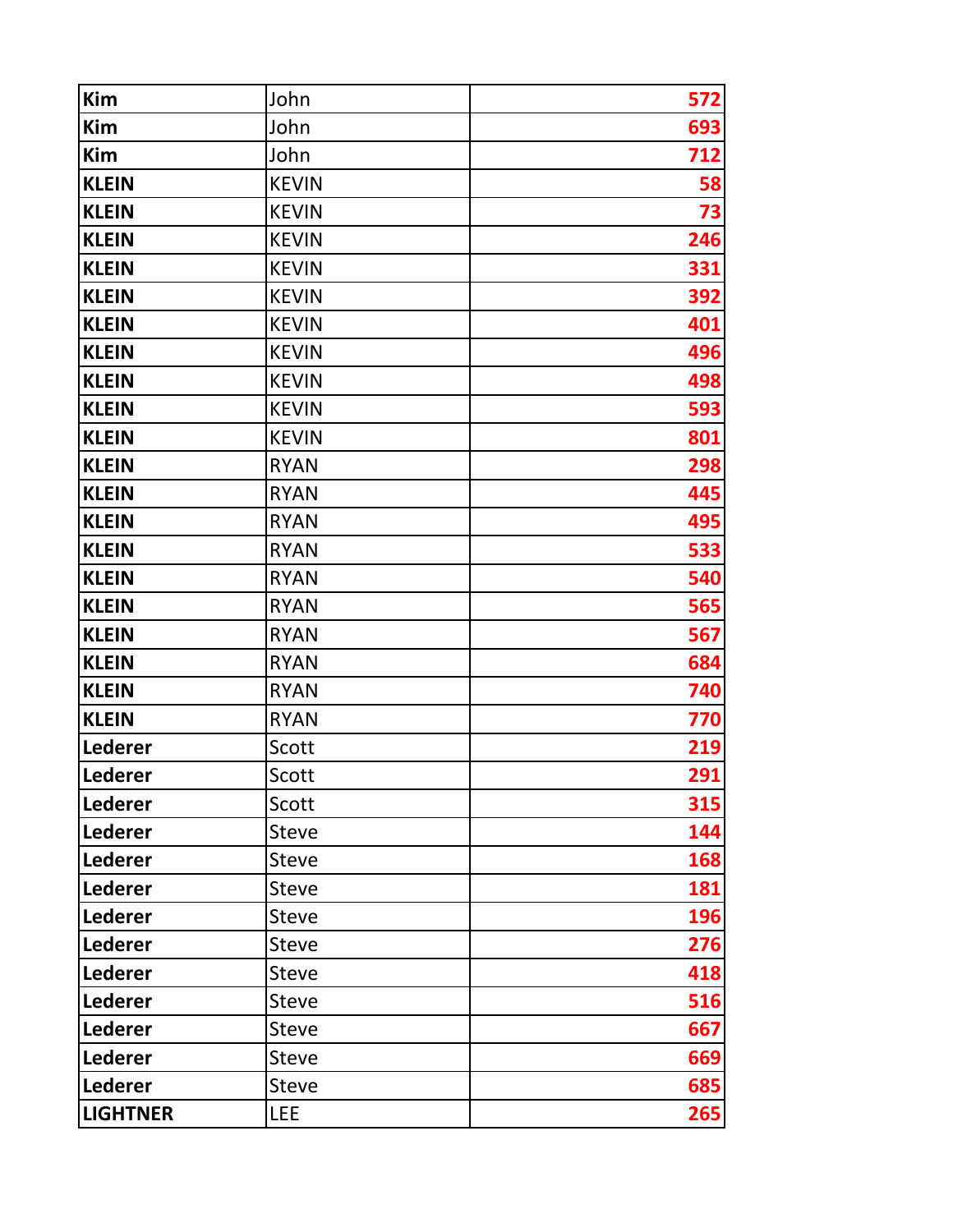| <b>LIGHTNER</b> | <b>LEE</b>  | 280 |
|-----------------|-------------|-----|
| <b>LIGHTNER</b> | <b>LEE</b>  | 284 |
| <b>LIGHTNER</b> | <b>LEE</b>  | 307 |
| <b>LIGHTNER</b> | <b>LEE</b>  | 545 |
| <b>LIGHTNER</b> | <b>LEE</b>  | 561 |
| <b>LIGHTNER</b> | <b>LEE</b>  | 602 |
| <b>LIGHTNER</b> | <b>LEE</b>  | 697 |
| <b>LIGHTNER</b> | <b>LEE</b>  | 744 |
| <b>LIGHTNER</b> | <b>LEE</b>  | 775 |
| <b>LIGHTNER</b> | <b>TIM</b>  | 54  |
| <b>LIGHTNER</b> | <b>TIM</b>  | 109 |
| <b>LIGHTNER</b> | <b>TIM</b>  | 145 |
| <b>LIGHTNER</b> | <b>TIM</b>  | 197 |
| <b>LIGHTNER</b> | <b>TIM</b>  | 214 |
| <b>LIGHTNER</b> | <b>TIM</b>  | 346 |
| <b>LIGHTNER</b> | <b>TIM</b>  | 488 |
| <b>LIGHTNER</b> | <b>TIM</b>  | 558 |
| <b>LIGHTNER</b> | <b>TIM</b>  | 731 |
| <b>LIGHTNER</b> | <b>TIM</b>  | 742 |
| Liuzzo          | Ralph       | 154 |
| Liuzzo          | Ralph       | 350 |
| Liuzzo          | Ralph       | 583 |
| Lohr            | <b>Beth</b> |     |
| Lohr            | <b>Beth</b> | 407 |
| Lohr            | <b>Beth</b> | 733 |
| <b>Maertens</b> | Donna       | 18  |
| <b>Maertens</b> | Donna       | 74  |
| <b>Maertens</b> | Donna       | 115 |
| <b>Maertens</b> | Donna       | 239 |
| <b>Maertens</b> | Donna       | 303 |
| <b>Maertens</b> | Donna       | 324 |
| <b>Maertens</b> | Donna       | 374 |
| <b>Maertens</b> | Donna       | 431 |
| <b>Maertens</b> | Donna       | 472 |
| <b>Maertens</b> | Donna       | 631 |
| <b>McCarthy</b> | Eugene      | 69  |
| <b>McCarthy</b> | Eugene      | 194 |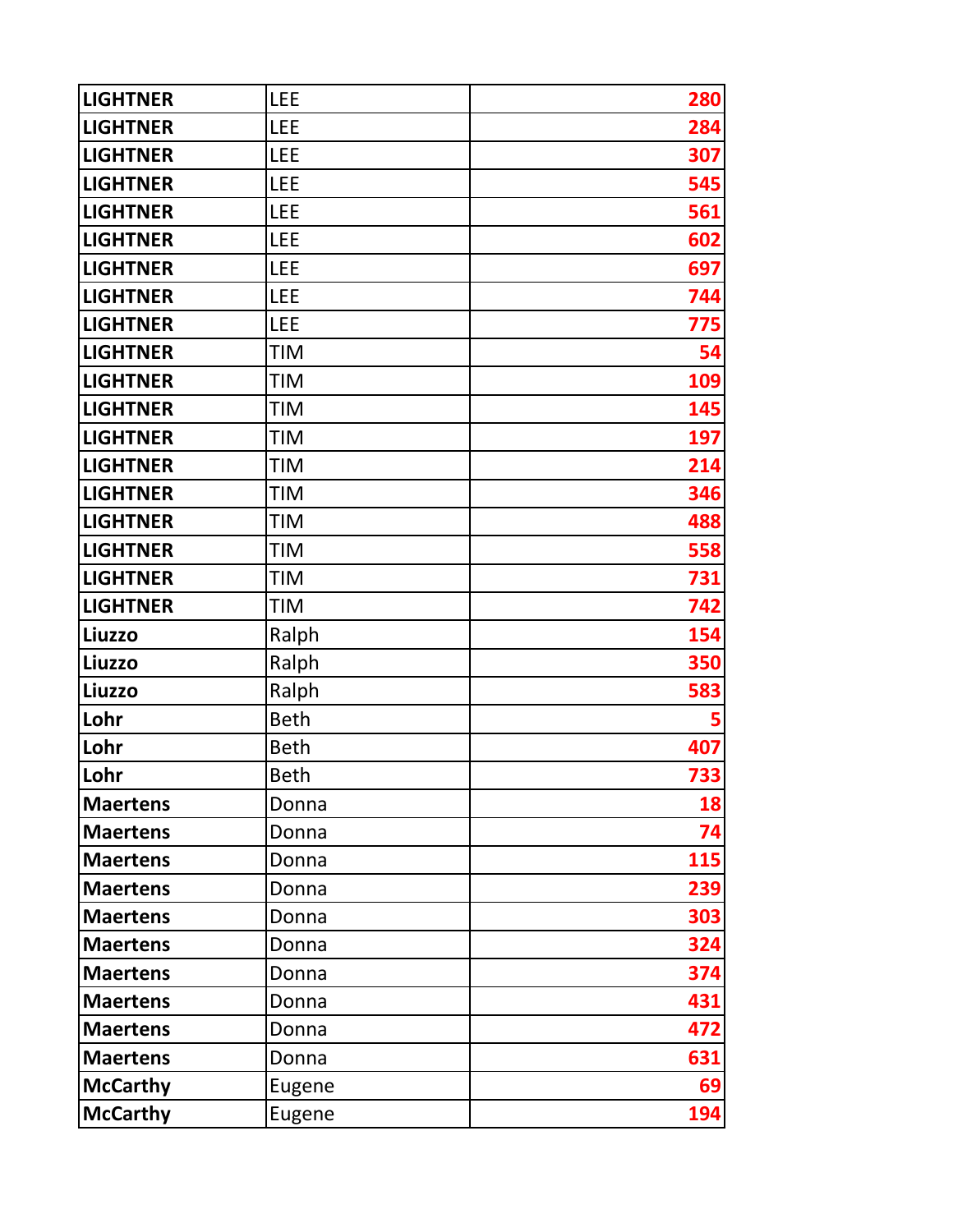| <b>McCarthy</b> | Eugene      | 275 |
|-----------------|-------------|-----|
| <b>McCarthy</b> | Eugene      | 352 |
| <b>McCarthy</b> | Eugene      | 507 |
| <b>McCarthy</b> | Eugene      | 574 |
| <b>McCarthy</b> | Eugene      | 649 |
| <b>McCarthy</b> | Eugene      | 688 |
| <b>McCarthy</b> | Eugene      | 711 |
| <b>McCarthy</b> | Eugene      | 796 |
| <b>McCarthy</b> | Joanna      |     |
| <b>McCarthy</b> | Joanna      | 19  |
| <b>McCarthy</b> | Joanna      | 147 |
| <b>McCarthy</b> | Joanna      | 227 |
| <b>McCarthy</b> | Joanna      | 364 |
| <b>McCarthy</b> | Joanna      | 555 |
| <b>McCarthy</b> | Joanna      | 643 |
| <b>McCarthy</b> | Joanna      | 668 |
| <b>McCarthy</b> | Joanna      | 768 |
| <b>McCarthy</b> | Joanna      | 798 |
| <b>McCarthy</b> | <b>Mike</b> | 81  |
| <b>McCarthy</b> | Mike        | 203 |
| <b>McCarthy</b> | <b>Mike</b> | 245 |
| <b>McCarthy</b> | Mike        | 368 |
| <b>McCarthy</b> | <b>Mike</b> | 379 |
| <b>McCarthy</b> | <b>Mike</b> | 609 |
| <b>McCarthy</b> | Mike        | 656 |
| <b>McCarthy</b> | <b>Mike</b> | 682 |
| <b>McCarthy</b> | <b>Mike</b> | 699 |
| <b>McCarthy</b> | Mike        | 714 |
| <b>Menton</b>   | Tom         | 165 |
| <b>Menton</b>   | Tom         | 231 |
| <b>Menton</b>   | Tom         | 299 |
| <b>Menton</b>   | Tom         | 522 |
| <b>Menton</b>   | Tom         | 532 |
| <b>Menton</b>   | Tom         | 601 |
| <b>Menton</b>   | Tom         | 603 |
| <b>Menton</b>   | Tom         | 719 |
| <b>Menton</b>   | Tom         | 762 |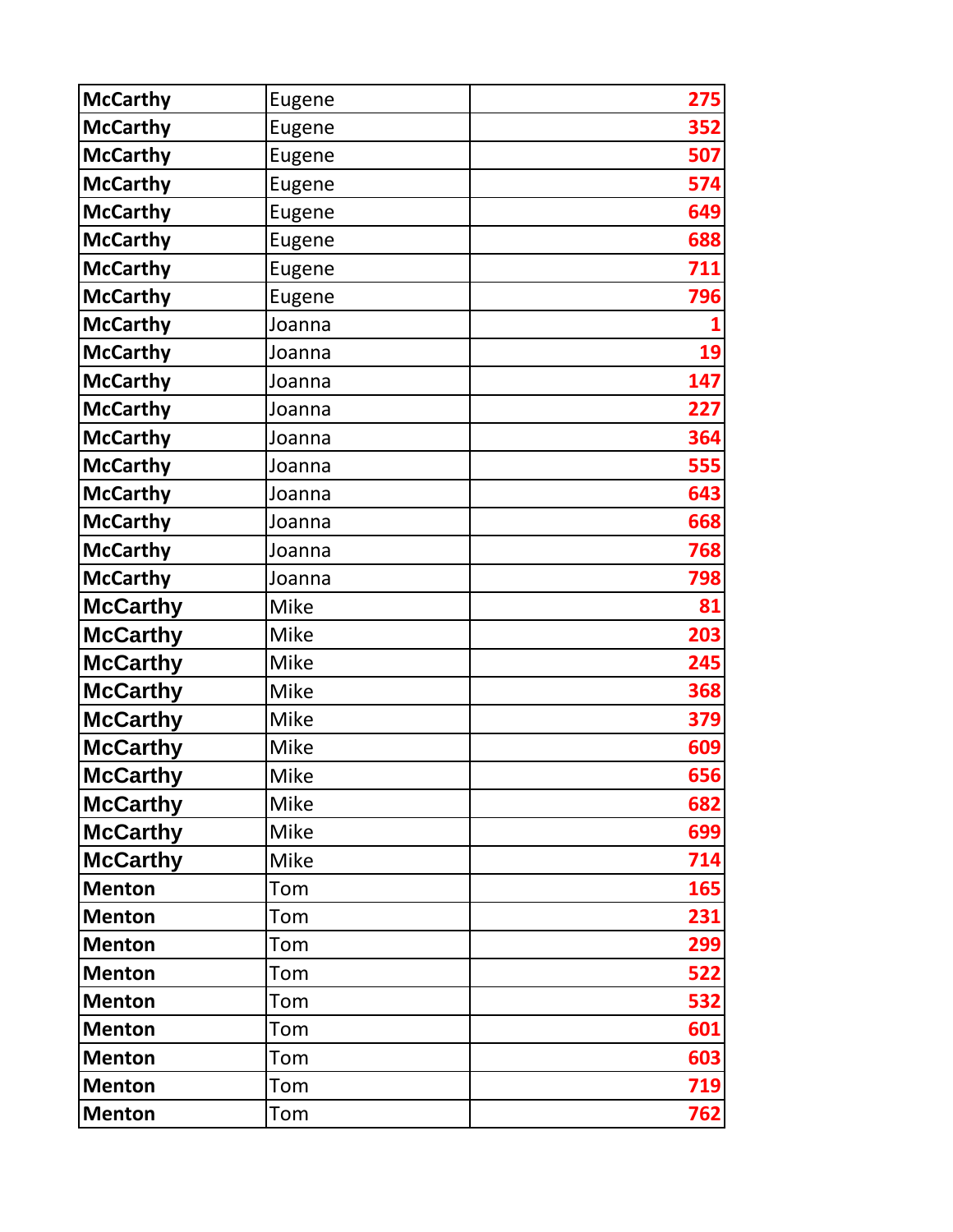| <b>Menton</b> | Tom          | 800 |
|---------------|--------------|-----|
| <b>Midy</b>   | Ghiscard     | 99  |
| <b>Midy</b>   | Ghiscard     | 644 |
| <b>Midy</b>   | Ghiscard     | 646 |
| <b>MILLER</b> | <b>DONNA</b> |     |
| <b>MILLER</b> | <b>DONNA</b> | 110 |
| <b>MILLER</b> | <b>DONNA</b> | 200 |
| <b>MILLER</b> | <b>DONNA</b> | 237 |
| <b>MILLER</b> | <b>DONNA</b> | 405 |
| <b>MILLER</b> | <b>DONNA</b> | 486 |
| <b>MILLER</b> | <b>DONNA</b> | 489 |
| <b>MILLER</b> | <b>DONNA</b> | 518 |
| <b>MILLER</b> | <b>DONNA</b> | 702 |
| <b>MILLER</b> | <b>DONNA</b> | 765 |
| <b>Miller</b> | Fred         | 126 |
| <b>Miller</b> | Fred         | 163 |
| <b>Miller</b> | Fred         | 336 |
| <b>Miller</b> | Fred         | 373 |
| <b>Miller</b> | Fred         | 402 |
| <b>Miller</b> | Fred         | 614 |
| <b>Miller</b> | Fred         | 701 |
| <b>Miller</b> | Fred         | 707 |
| <b>Miller</b> | Fred         | 728 |
| <b>MILLER</b> | <b>KYLE</b>  |     |
| <b>MILLER</b> | <b>KYLE</b>  | 211 |
| <b>MILLER</b> | <b>KYLE</b>  | 226 |
| <b>MILLER</b> | <b>KYLE</b>  | 406 |
| <b>MILLER</b> | <b>KYLE</b>  | 438 |
| <b>MILLER</b> | <b>KYLE</b>  | 467 |
| <b>MILLER</b> | <b>KYLE</b>  | 492 |
| <b>MILLER</b> | <b>KYLE</b>  | 503 |
| <b>MILLER</b> | <b>KYLE</b>  | 618 |
| <b>MILLER</b> | <b>KYLE</b>  | 692 |
| <b>Moyer</b>  | Max          | 85  |
| <b>Moyer</b>  | Max          | 282 |
| <b>Moyer</b>  | Max          | 300 |
| <b>Moyer</b>  | Max          | 351 |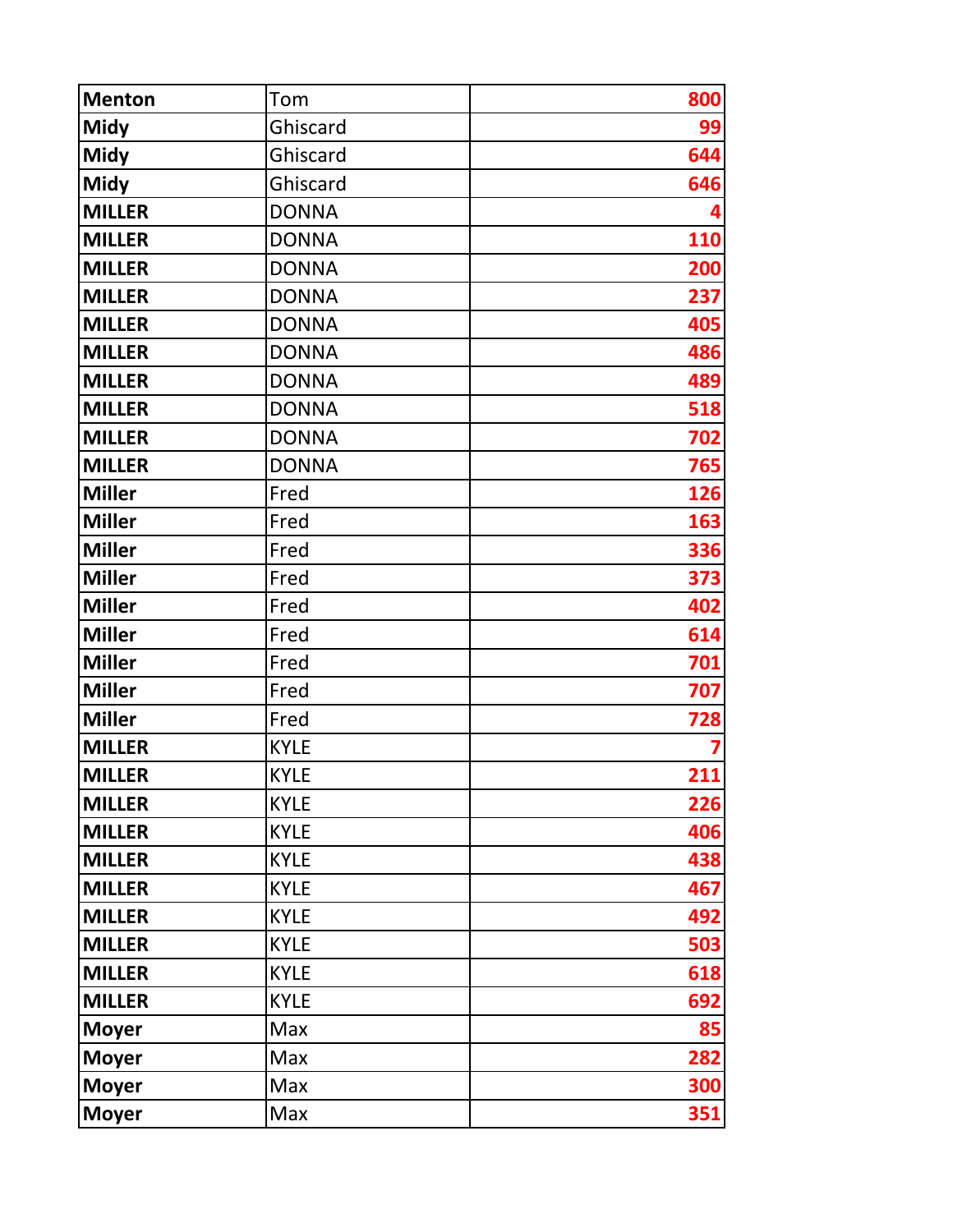| <b>Moyer</b>     | Max        | 361 |
|------------------|------------|-----|
| <b>Moyer</b>     | Max        | 367 |
| <b>Moyer</b>     | Max        | 520 |
| <b>Moyer</b>     | Max        | 749 |
| <b>Moyer</b>     | Max        | 783 |
| <b>Moyer</b>     | Max        | 795 |
| <b>Murphy</b>    | Karen      | 549 |
| <b>Murphy</b>    | Karen      | 597 |
| <b>Murphy</b>    | Karen      | 769 |
| <b>Neidig</b>    | Patti      | 101 |
| <b>Neidig</b>    | Patti      | 262 |
| <b>Neidig</b>    | Patti      | 642 |
| O'Connor-Liebman | Eileen     | 60  |
| O'Connor-Liebman | Eileen     | 322 |
| O'Connor-Liebman | Eileen     | 428 |
| O'Connor-Liebman | Eileen     | 444 |
| O'Connor-Liebman | Eileen     | 537 |
| O'Connor-Liebman | Eileen     | 553 |
| O'Connor-Liebman | Eileen     | 606 |
| O'Connor-Liebman | Eileen     | 651 |
| O'Connor-Liebman | Eileen     | 722 |
| O'Connor-Liebman | Eileen     | 799 |
| Owens            | Colleen    |     |
| Owens            | Colleen    | 17  |
| <b>Owens</b>     | Colleen    | 347 |
| <b>PAWELCZK</b>  | <b>LEO</b> | 86  |
| <b>PAWELCZK</b>  | <b>LEO</b> | 104 |
| <b>PAWELCZK</b>  | <b>LEO</b> | 192 |
| <b>PAWELCZK</b>  | <b>LEO</b> | 259 |
| <b>PAWELCZK</b>  | <b>LEO</b> | 263 |
| <b>PAWELCZK</b>  | <b>LEO</b> | 301 |
| <b>PAWELCZK</b>  | <b>LEO</b> | 337 |
| <b>PAWELCZK</b>  | <b>LEO</b> | 363 |
| <b>PAWELCZK</b>  | <b>LEO</b> | 501 |
| <b>PAWELCZK</b>  | <b>LEO</b> | 721 |
| <b>Phillips</b>  | Dawn       | 43  |
| <b>Phillips</b>  | Dawn       | 216 |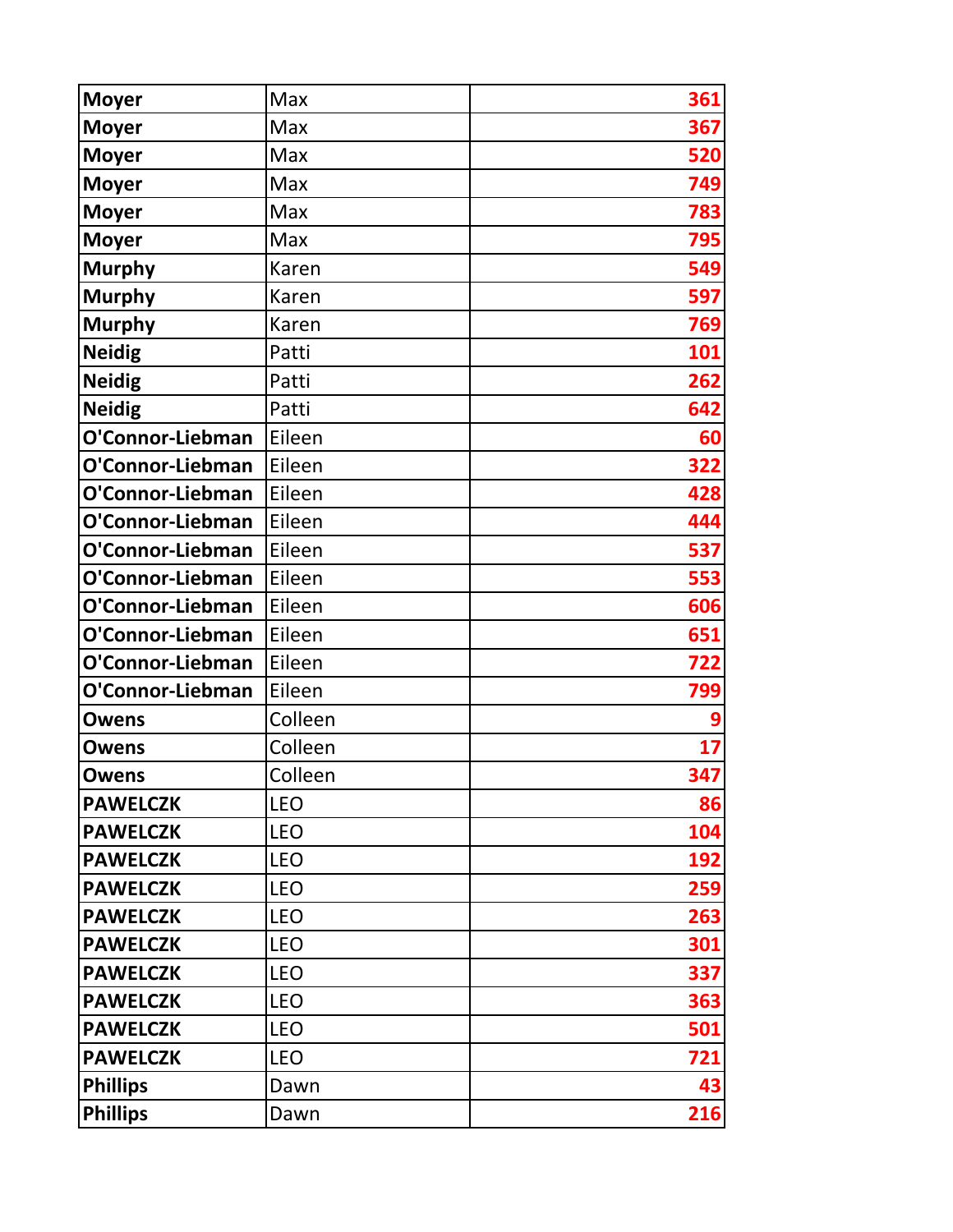| <b>Phillips</b> | Dawn         | 316 |
|-----------------|--------------|-----|
| <b>Phillips</b> | Dawn         | 362 |
| <b>Phillips</b> | Dawn         | 404 |
| <b>Phillips</b> | Dawn         | 494 |
| <b>Phillips</b> | Dawn         | 515 |
| <b>Phillips</b> | Dawn         | 582 |
| <b>Phillips</b> | Dawn         | 655 |
| <b>Phillips</b> | Dawn         | 802 |
| <b>Plano</b>    | Angie        | 75  |
| <b>Plano</b>    | Angie        | 92  |
| <b>Plano</b>    | Angie        | 148 |
| <b>Plano</b>    | Angie        | 340 |
| <b>Plano</b>    | Angie        | 437 |
| <b>Plano</b>    | Angie        | 463 |
| <b>Plano</b>    | Angie        | 648 |
| <b>Plano</b>    | Angie        | 658 |
| <b>Plano</b>    | Angie        | 753 |
| <b>Plano</b>    | Angie        | 761 |
| <b>Plano</b>    | Maria        | 240 |
| Plano           | Maria        | 661 |
| <b>Plano</b>    | Maria        | 750 |
| <b>Plano</b>    | MOM MOM      | 792 |
| <b>Reckord</b>  | <b>Brian</b> | 87  |
| <b>Reckord</b>  | <b>Brian</b> | 186 |
| <b>Reckord</b>  | <b>Brian</b> | 326 |
| <b>Reckord</b>  | <b>Brian</b> | 381 |
| <b>Reckord</b>  | <b>Brian</b> | 394 |
| <b>Reckord</b>  | <b>Brian</b> | 398 |
| <b>Reckord</b>  | <b>Brian</b> | 423 |
| <b>Reckord</b>  | <b>Brian</b> | 441 |
| <b>Reckord</b>  | <b>Brian</b> | 521 |
| <b>Reckord</b>  | <b>Brian</b> | 706 |
| Renehan         | Lucy         | 8   |
| Renehan         | Lucy         | 12  |
| Renehan         | Lucy         | 25  |
| Renehan         | Lucy         | 95  |
| Renehan         | Lucy         | 266 |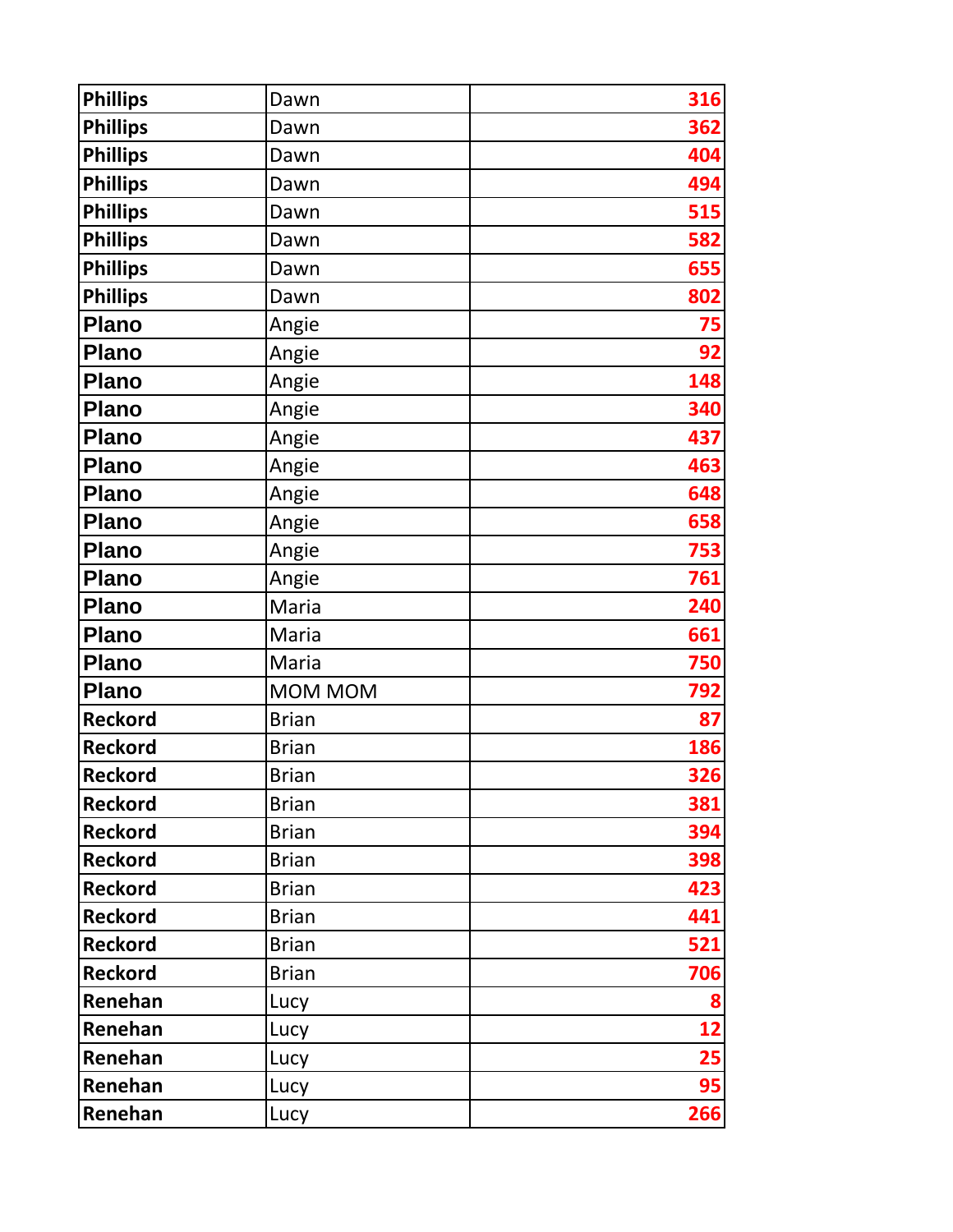| Renehan          | Lucy   | 354        |
|------------------|--------|------------|
| Renehan          | Lucy   | 625        |
| Renehan          | Lucy   | 723        |
| Renehan          | Lucy   | 726        |
| Renehan          | Lucy   | 734        |
| <b>Sayre</b>     | Amanda | 187        |
| <b>Sciortino</b> | Phil   | 22         |
| <b>Sciortino</b> | Phil   | 169        |
| <b>Sciortino</b> | Phil   | 212        |
| <b>Sciortino</b> | Phil   | 257        |
| <b>Sciortino</b> | Phil   | 376        |
| <b>Sciortino</b> | Phil   | 413        |
| <b>Sciortino</b> | Phil   | 538        |
| <b>Sciortino</b> | Phil   | 637        |
| <b>Sciortino</b> | Phil   | 739        |
| <b>Sciortino</b> | Phil   | 747        |
| <b>Singleton</b> | Tom    | 232        |
| Singleton        | Tom    | 497        |
| <b>Singleton</b> | Tom    | 763        |
| <b>Sistek</b>    | Leigh  | 68         |
| <b>Sistek</b>    | Leigh  | 171        |
| <b>Sistek</b>    | Leigh  | 175        |
| <b>Sistek</b>    | Leigh  | 199        |
| <b>Sistek</b>    | Leigh  | 294        |
| <b>Sistek</b>    | Leigh  | <b>390</b> |
| <b>Sistek</b>    | Leigh  | 450        |
| <b>Sistek</b>    | Leigh  | 465        |
| <b>Sistek</b>    | Leigh  | 471        |
| <b>Sistek</b>    | Leigh  | 665        |
| <b>Spaulding</b> | Kevin  | 31         |
| <b>Spaulding</b> | Kevin  | 508        |
| <b>Spaulding</b> | Kevin  | 659        |
| <b>Spring</b>    | Anna   | 16         |
| <b>Spring</b>    | Anna   | 30         |
| <b>Spring</b>    | Anna   | 128        |
| <b>Spring</b>    | Anna   | 430        |
| <b>Spring</b>    | Anna   | 481        |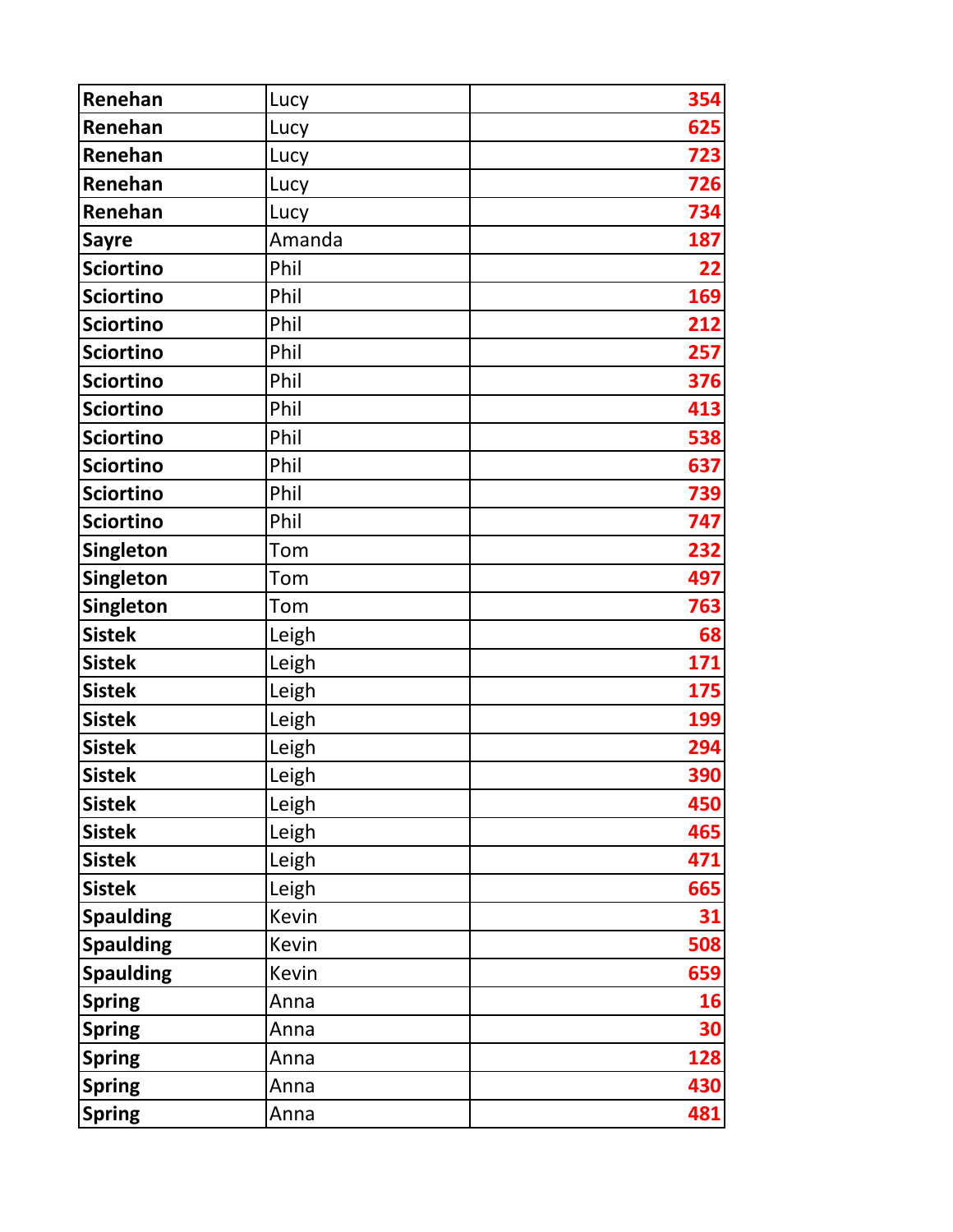| <b>Spring</b>     | Anna     | 525 |
|-------------------|----------|-----|
| <b>Spring</b>     | Anna     | 633 |
| <b>Spring</b>     | Anna     | 666 |
| <b>Spring</b>     | Anna     | 736 |
| <b>Spring</b>     | Anna     | 807 |
| <b>Springer</b>   | Melissa  | 32  |
| <b>Springer</b>   | Melissa  | 220 |
| <b>Springer</b>   | Melissa  | 273 |
| <b>Starkey</b>    | Kimberly | 14  |
| <b>Starkey</b>    | Kimberly | 48  |
| <b>Starkey</b>    | Kimberly | 93  |
| <b>Starkey</b>    | Kimberly | 157 |
| <b>Starkey</b>    | Kimberly | 334 |
| <b>Starkey</b>    | Kimberly | 455 |
| <b>Starkey</b>    | Kimberly | 459 |
| <b>Starkey</b>    | Kimberly | 466 |
| <b>Starkey</b>    | Kimberly | 552 |
| <b>Starkey</b>    | Kimberly | 632 |
| <b>Talvacchio</b> | Anne     | 118 |
| <b>Talvacchio</b> | Anne     | 578 |
| <b>Talvacchio</b> | Anne     | 774 |
| <b>Tate</b>       | Sherry   | 27  |
| <b>Tate</b>       | Sherry   | 146 |
| <b>Tate</b>       | Sherry   | 178 |
| <b>Tate</b>       | Sherry   | 183 |
| <b>Tate</b>       | Sherry   | 201 |
| <b>Tate</b>       | Sherry   | 409 |
| Tate              | Sherry   | 703 |
| <b>Tate</b>       | Sherry   | 710 |
| Tate              | Sherry   | 752 |
| <b>Tate</b>       | Sherry   | 760 |
| <b>Taylor</b>     | Matt     | 72  |
| <b>Taylor</b>     | Matt     | 224 |
| <b>Taylor</b>     | Matt     | 313 |
| <b>Taylor</b>     | Matt     | 344 |
| <b>Taylor</b>     | Matt     | 493 |
| <b>Taylor</b>     | Matt     | 534 |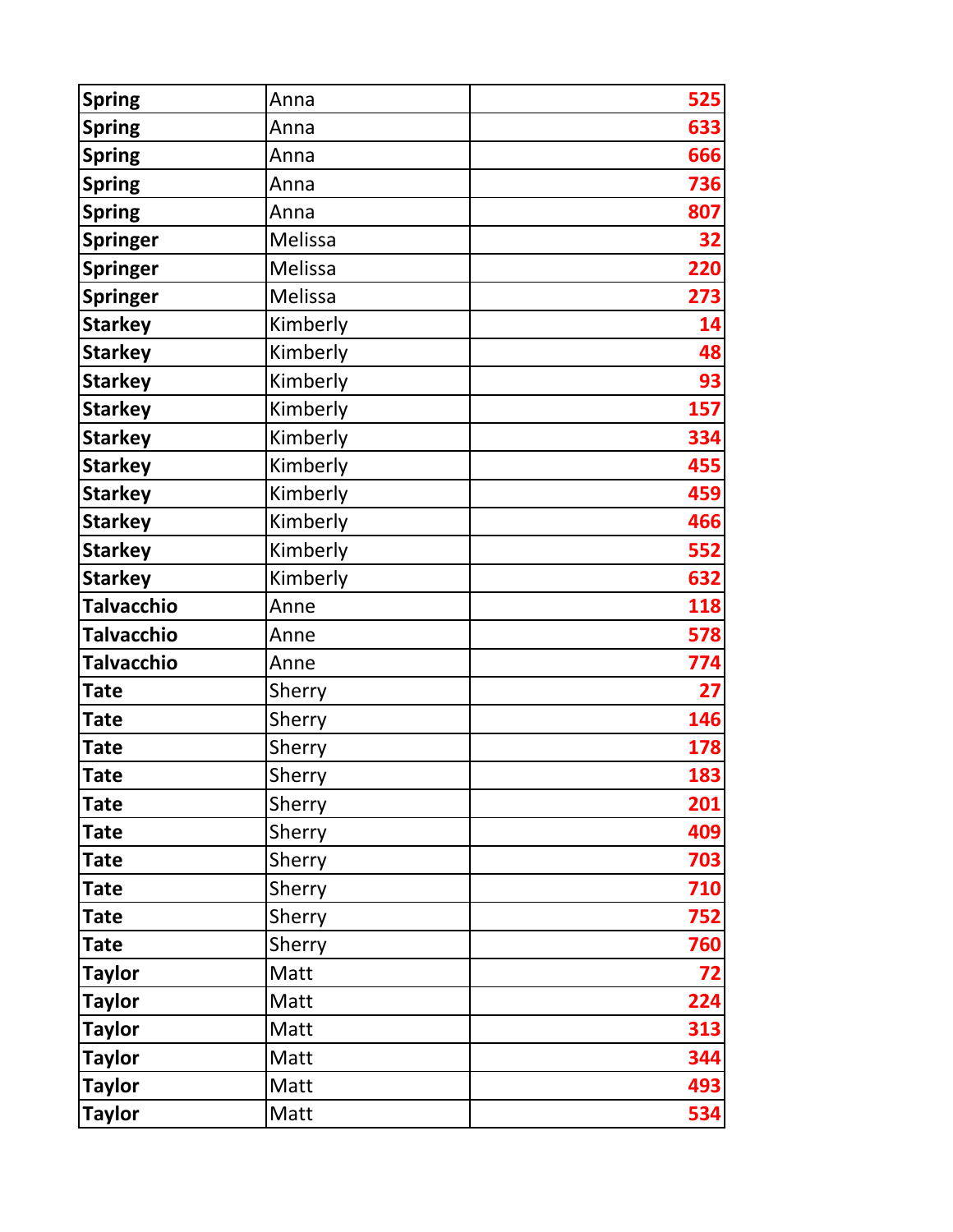| <b>Taylor</b>     | Matt          | 591 |
|-------------------|---------------|-----|
| <b>Taylor</b>     | Matt          | 619 |
| <b>Taylor</b>     | Matt          | 624 |
| <b>Taylor</b>     | Matt          | 793 |
| <b>Thielemann</b> | <b>Brooke</b> | 286 |
| <b>Thielemann</b> | <b>Brooke</b> | 432 |
| <b>Thielemann</b> | <b>Brooke</b> | 612 |
| <b>VanCott</b>    | Tom           | 64  |
| Veliuona          | Andy          | 13  |
| Veliuona          | Andy          | 50  |
| Veliuona          | Andy          | 177 |
| Veliuona          | Andy          | 193 |
| Veliuona          | Andy          | 279 |
| Veliuona          | Andy          | 318 |
| Veliuona          | Andy          | 366 |
| Veliuona          | Andy          | 621 |
| Veliuona          | Andy          | 709 |
| Veliuona          | Andy          | 771 |
| <b>Waite</b>      | John          | 52  |
| <b>Waite</b>      | John          | 473 |
| <b>Waite</b>      | John          | 487 |
| <b>Waite</b>      | John          | 499 |
| <b>Waite</b>      | John          | 585 |
| <b>Waite</b>      | John          | 615 |
| <b>Waite</b>      | John          | 634 |
| <b>Waite</b>      | John          | 635 |
| <b>Waite</b>      | John          | 663 |
| <b>Waite</b>      | John          | 743 |
| Weilminster       | Susan         | 151 |
| Weilminster       | Susan         | 767 |
| Weilminster       | Susan         | 785 |
| Welsh             | Tim           | 105 |
| Welsh             | Tim           | 268 |
| Welsh             | Tim           | 416 |
| Welsh             | Tim           | 417 |
| Welsh             | Tim           | 568 |
| Welsh             | Tim           | 617 |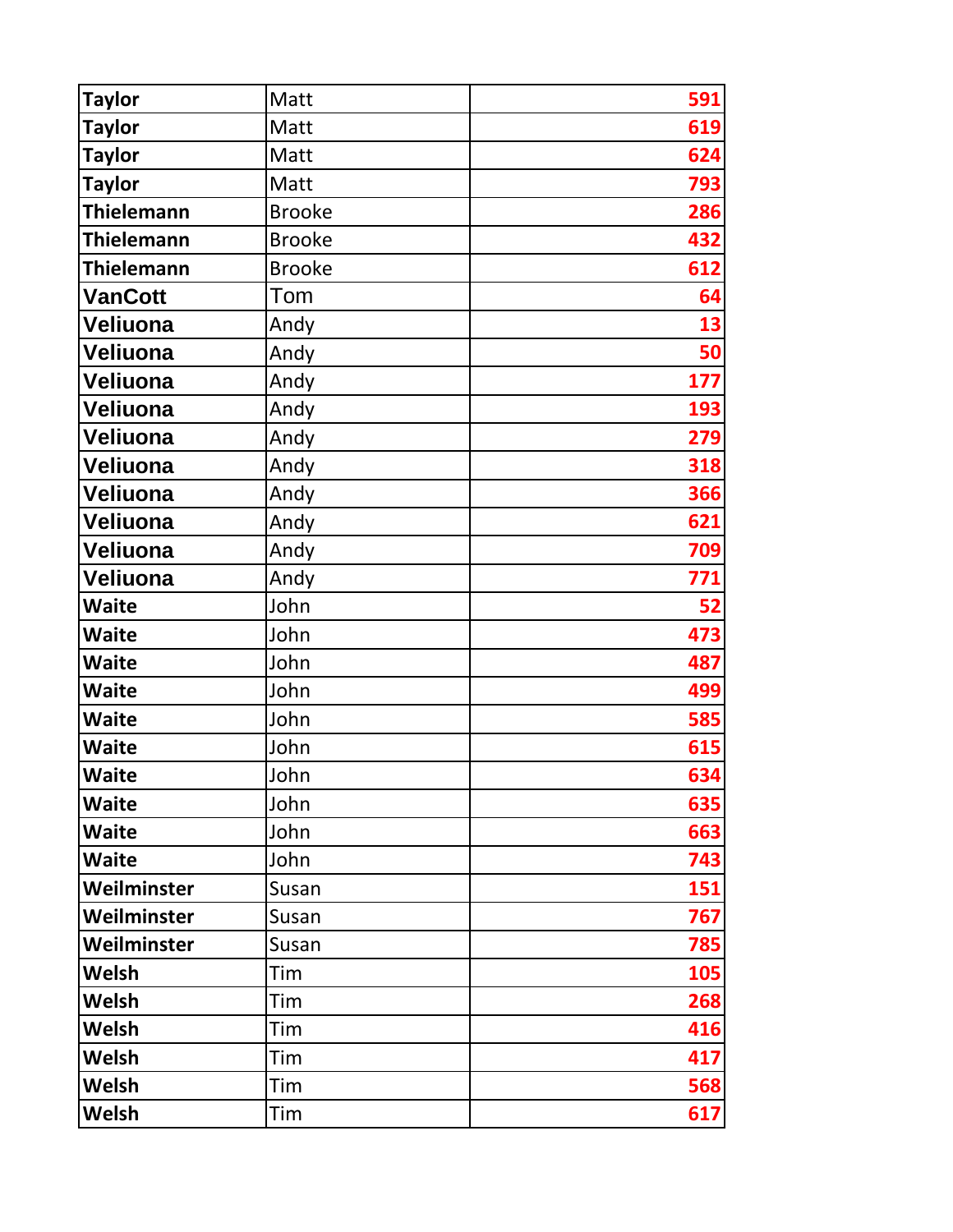| Welsh         | Tim         | 691 |
|---------------|-------------|-----|
| Welsh         | Tim         | 725 |
| Welsh         | Tim         | 766 |
| Welsh         | Tim         | 773 |
| wesson        | kathleen    | 65  |
| wesson        | kathleen    | 205 |
| wesson        | kathleen    | 217 |
| wesson        | kathleen    | 272 |
| wesson        | kathleen    | 278 |
| wesson        | kathleen    | 308 |
| wesson        | kathleen    | 309 |
| wesson        | kathleen    | 563 |
| wesson        | kathleen    | 650 |
| wesson        | kathleen    | 696 |
| Wilner        | Donna       | 26  |
| <b>Wilner</b> | Donna       | 71  |
| Wilner        | Donna       | 222 |
| <b>Winter</b> | Mike        | 123 |
| <b>Winter</b> | <b>Mike</b> | 260 |
| <b>Winter</b> | <b>Mike</b> | 587 |
| wolf          | jim         | 28  |
| wolf          | jim         | 49  |
| wolf          | jim         | 106 |
| wolf          | jim         | 125 |
| wolf          | jim         | 160 |
| wolf          | jim         | 389 |
| wolf          | jim         | 490 |
| wolf          | jim         | 524 |
| wolf          | jim         | 735 |
| wolf          | jim         | 797 |
| Wood          | Judson      | 716 |